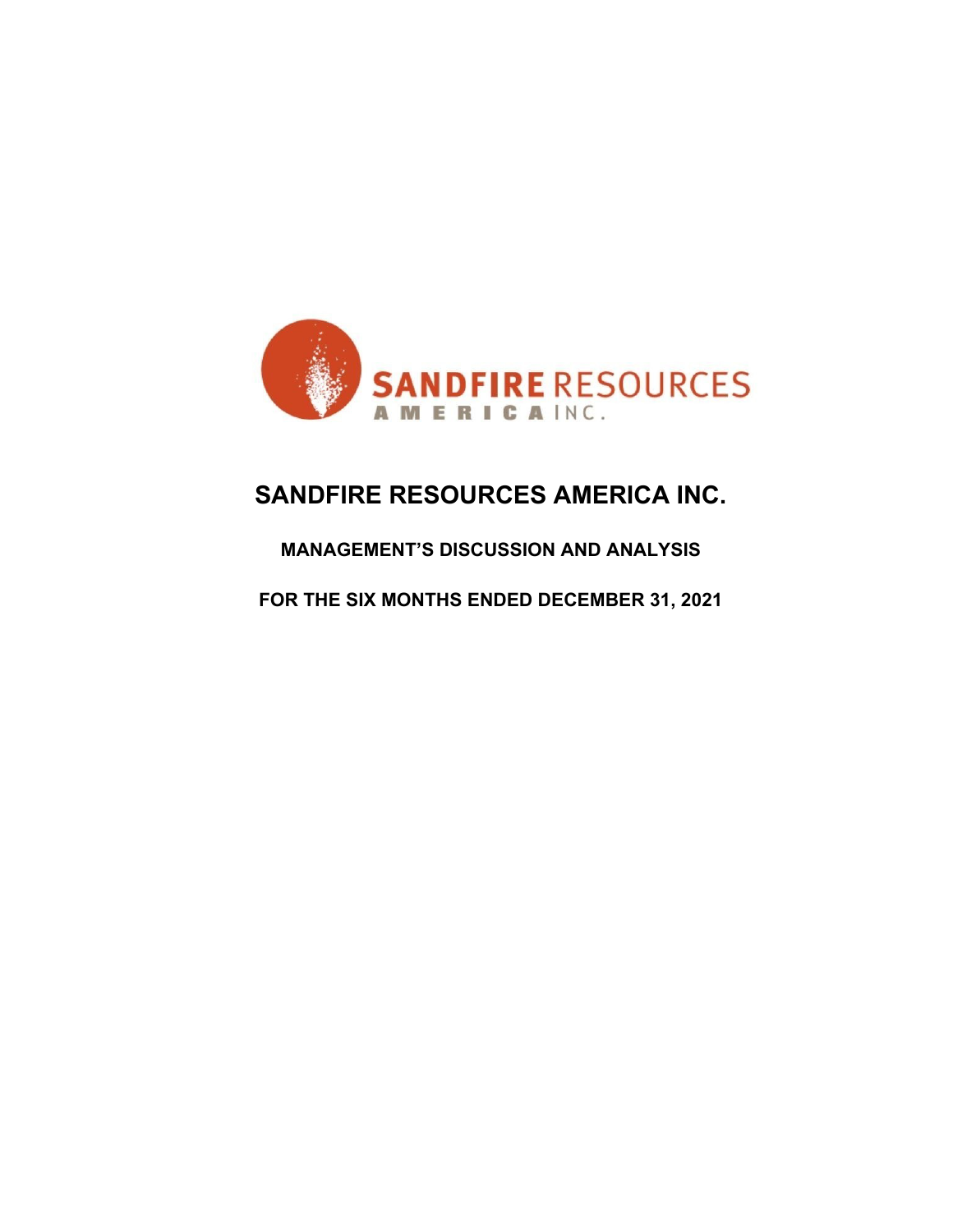# **TABLE OF CONTENTS**

| 1. |  |
|----|--|
| 2. |  |
| 3. |  |
| 4. |  |
| 5. |  |
| 6. |  |
| 7. |  |
| 8. |  |
| 9. |  |
|    |  |
|    |  |
|    |  |
|    |  |
|    |  |
|    |  |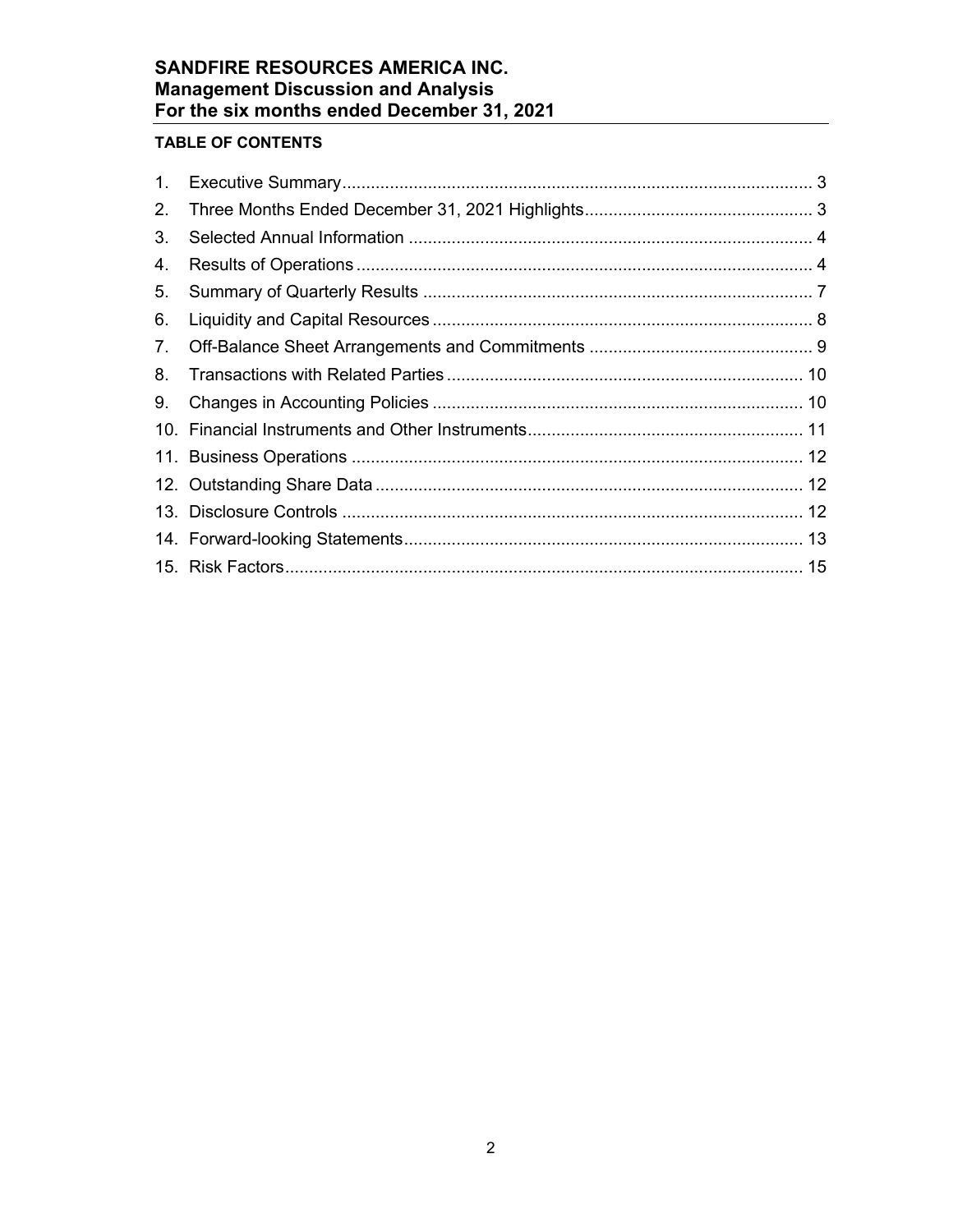### *Introduction*

This Management Discussion and Analysis ("MD&A") of Sandfire Resources America Inc. (the "Company") has been prepared by management as of February 25, 2022 and should be read in conjunction with the accompanying consolidated financial statements and related notes thereto of the Company for the six months ended December 31, 2021, which were prepared in accordance with the International Financial Reporting Standard ("IFRS") as issued by the International Accounting Standards Board ("IASB") and Interpretations of the International Financial Reporting Interpretations Committee ("IFRIC"). All dollar figures are expressed in Canadian dollars unless otherwise stated. These documents and additional information on the Company are available on the Company's website at www.sandfireamerica.com or on SEDAR at www.sedar.com.

### *1. Executive Summary*

Sandfire Resources America Inc. (the "Company") is focused on the exploration, development, and mining of its 100% owned flagship property, the Black Butte Copper Project in central Montana, USA. The Company plans to defend the permit, continue construction and operate a showcase underground copper mining operation using modern environmentally responsible mining and processing technologies to generate significant economic benefits for Montana and the Company's stakeholders.

On August 14, 2020, the Montana Department of Environmental Quality (the "MT DEQ") approved the Phase I Bonding for the underground Black Butte Copper project (the "Project") and issued a Final Mine Operating Permit allowing the Company the right to commence Phase I Development surface construction at the mine site.

# *2. Three Months Ended December 31, 2021 Highlights*

The Company continued its 14,000m diamond drilling program over the Lowry Deposit which has an Inferred Mineral Resource of 8.3 million tonnes of 2.4% copper. Three rigs from American Drilling Corp. worked throughout the Quarter and two further rigs were hired from Ruen Drilling Inc. in December. The program is being delayed by difficult drilling conditions, COVID-19 related absences and mechanical issues that are being exacerbated by supply chain issues. Note that the Lowry Deposit is not covered by the current Mine Operating Permit.

The Company continues to wait on a judgement from the District Court regarding a legal challenge to the Record of Decision which was lodged on June 4, 2020. Final submissions were lodged in October to the Hearings Examiner in the objection to the Company's water right modification application.

The Company signed a partnership agreement with Highlands College, Butte to develop a training pathway program for all Black Butte Copper Project employees.

The following table presents the total expenditures incurred on the Black Butte property to date:

|                                                                   | <b>Black Butte</b> |
|-------------------------------------------------------------------|--------------------|
| Resource Properties, net of currency translation                  | 6.974.172          |
| Accumulated Exploration and Project Support Costs project to date | 65,691,401         |
| Accumulated Engineering & Environment Costs project to date       | 9.840.840          |
| Accumulated Mining Study Costs project to date                    | 3,188,960          |
| Total expenditure at June 30, 2021                                | 85,695,373         |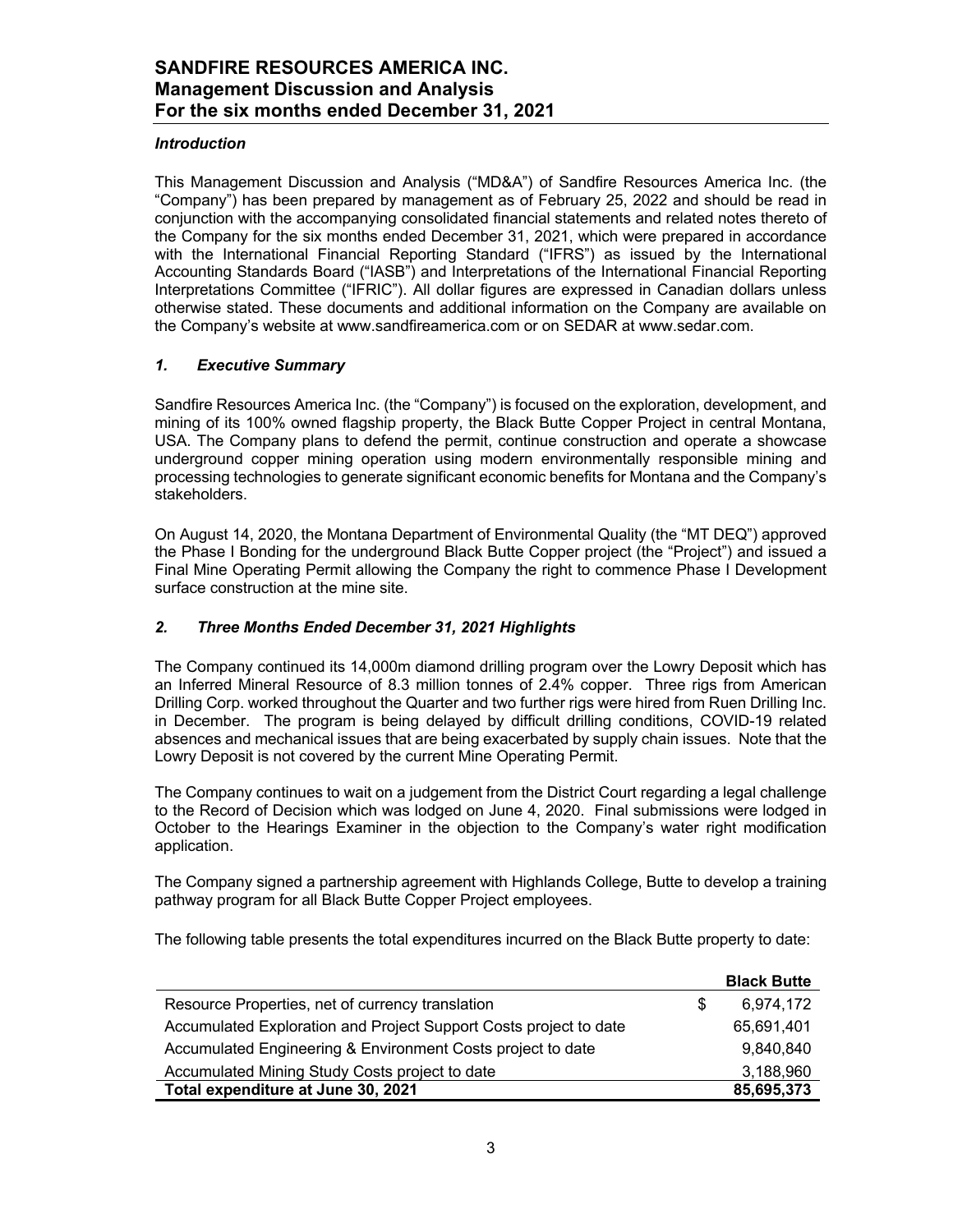| <b>Resource Properties</b>                                        | 267,464    |
|-------------------------------------------------------------------|------------|
| Resource Properties - currency translation                        | 141,141    |
| Exploration and Project Support Costs in the period               | 7,788,867  |
| Total expenditures for the six months ended December 31, 2021     | 8,197,472  |
|                                                                   |            |
| Resource Properties, net of currency translation                  | 7,382,777  |
| Accumulated Exploration and Project Support Costs project to date | 73,480,268 |
| Accumulated Engineering & Environment Costs project to date       | 9,840,840  |
| Accumulated Mining Study Costs project to date                    | 3,188,960  |
|                                                                   |            |

**Total expenditure at December 31, 2021 \$ 93,892,845**

Exploration and evaluation costs incurred during the six months ended December 31, 2021 and 2020 were as follows:

|                               | 2021            | 2020            |
|-------------------------------|-----------------|-----------------|
| Labor and short term benefits | \$<br>1,942,320 | \$<br>1,272,096 |
| Contractors and consultants   | 980,107         | 611,346         |
| Evaluation                    | 366,445         |                 |
| Permitting                    | 406,076         | 697,259         |
| Drilling                      | 3,363,422       | 170,646         |
| Metallurgy/Assays             | 197,046         | 149,357         |
| <b>Public relations</b>       | 280,868         | 201,710         |
| <b>Supplies</b>               | 88,668          | 31,950          |
| Project travel                | 38,608          | 8,889           |
| Rents and storage             | 54,884          | 33,841          |
| Other                         | 70,423          | 50,504          |
| Total                         | \$<br>7,788,867 | \$<br>3,227,598 |

# *3. Selected Annual Information*

|                                 | Year Ended June 30, |                |                  |  |
|---------------------------------|---------------------|----------------|------------------|--|
|                                 | 2021                | 2019           |                  |  |
|                                 |                     |                |                  |  |
| Total revenues                  | <b>SNil</b>         | <b>SNil</b>    | <b>SNil</b>      |  |
| Loss for the year               | \$(10,982,148)      | \$(10,858,928) | \$(14, 194, 658) |  |
| Comprehensive loss for the year | \$(11,782,157)      | \$(10,631,969) | \$(14,221,982)   |  |
| Loss per share                  | \$(0.01)            | \$(0.01)       | \$(0.02)         |  |
| Total assets                    | \$22,379,725        | \$9,451,074    | \$12,166,140     |  |
| <b>Total liabilities</b>        | \$3,502,655         | \$8,810,344    | \$1,147,326      |  |

# *4. Results of Operations*

### **Black Butte Copper**

The Company incurred expenditures on the Black Butte Copper property during the six months ended December 31, 2021 primarily due to water rights application, MT DEQ Mine Operating Permit defense, and set up for 2021 exploration program.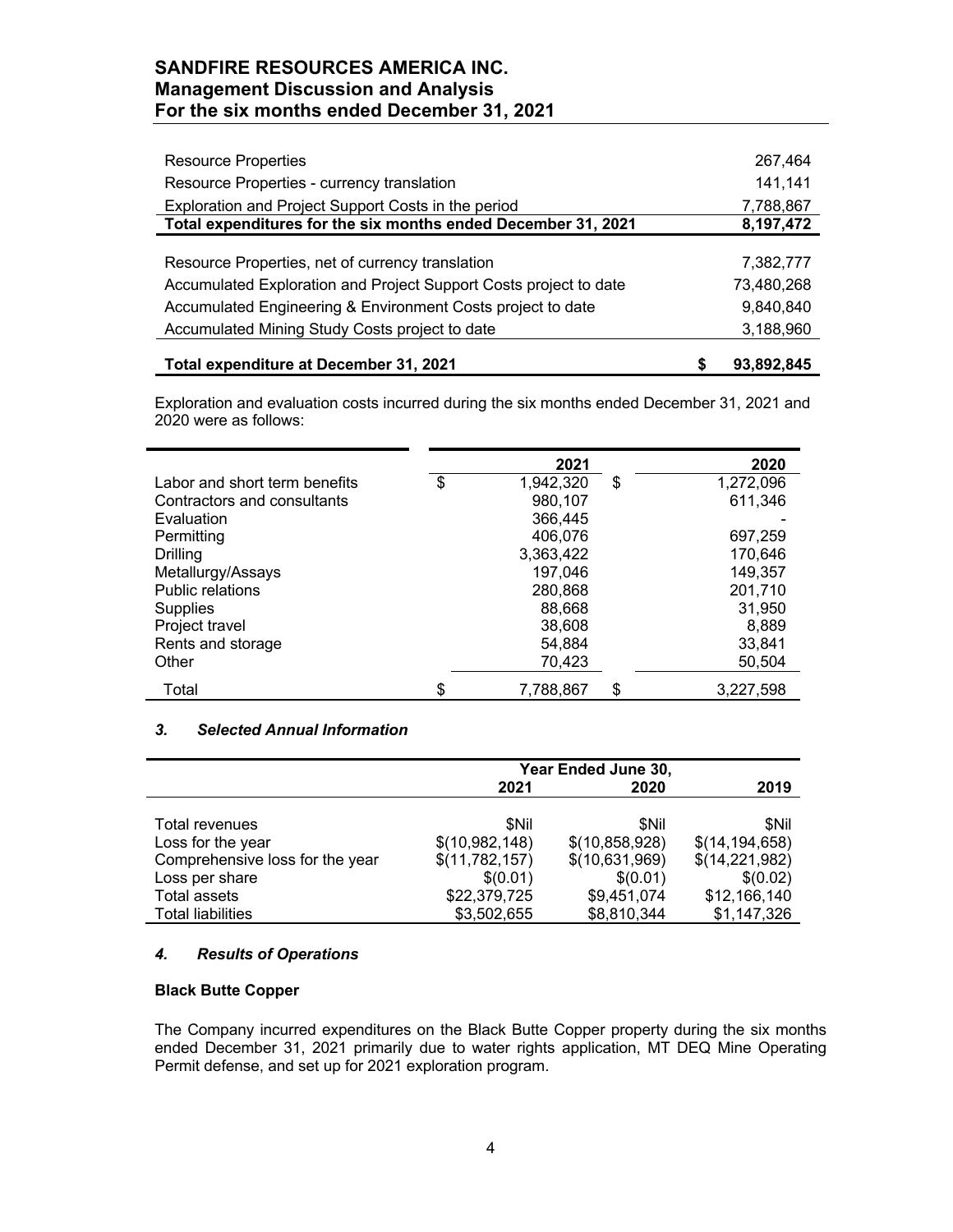Black Butte Copper exploration and evaluation costs increased to \$7,788,867 during the six month period ended December 31, 2021 (Q2 2022) from \$3,227,598 during the six months ended December 31, 2020 (Q2 2021). The Company continued to advance the project by analyzing data on the development of the Johnny Lee copper deposit and mobilization for the 2021/2022 Lowry drilling program.

### **Black Butte Copper Development**

On October 25, 2019, the Company announced an updated Mineral Resources estimate for the Johnny Lee deposit which was used for the Feasibility Study. With a measured and indicated resource of 10.9 million tonnes and an average grade of 2.9% Copper ("Cu"), the Black Butte Copper Project's Johnny Lee Deposit is one of the highest grade Cu developments currently underway in the world. The Johnny Lee Deposit contains measured resources of 2.0 million tonnes with an average grade of 3.5% Cu for 69.1 thousand tonnes (152 million lbs.) of Cu and indicated resources of 8.9 million tonnes with an average grade of 2.7% Cu for 241.8 thousand tonnes (533 million lbs.) of Cu.

The Black Butte Project Feasibility Study was released October 27, 2020 and in December 2020, the Company announced and filed an independent technical report prepared under National Instrument 43-101 entitled "Sandfire Resources America Inc., Black Butte Copper Project, Feasibility Study (Johnny Lee Deposit) and Mineral Resource Estimate Update (Lowry Deposit) – Technical Report NI 43-101".

During Q3 2020, the Company signed a construction contract for the commencement of a preconstruction surface earthworks program with MK Weeden, a Lewistown, Montana company. In addition, it signed a fencing contract with a local Meagher County business, Menard Construction Inc. These two contractors employed up to 45 Montanans on the early earthworks project that started in August 2020 and completed work in December 2020. The \$4 million pre-construction earthworks program to construct the Portal Pad and the Brine & Contact Water Pond was successfully completed in December 2020 without any reportable safety or environmental incidents. The program employed over 60 employees and local contractors.

The Company successfully closed a Rights Offering on December 30, 2020, issuing 200,539,763 common shares of the Company at \$0.15 per share for gross proceeds of \$30,080,965, representing 100% of the total rights offered.

The Company entered into a contract with American Drilling Corp. commencing in August 2021 and Ruen Drilling Inc. commencing in December 2021 to complete 14,000m of diamond drilling over the Lowry deposit which has a reported Inferred Mineral Resource of 8.3 million tonnes of 2.4% copper. Note that the Lowry deposit is not covered by the current Mine Operating Permit.

### **Black Butte Copper Permitting**

On March 11, 2019, the MT DEQ issued a Draft Environmental Impact Statement ("EIS") for the Company's Black Butte Copper Project. The public comment period was open for 60-days closing on May 10, 2019. The MT DEQ then commenced responding to the numerous comments raised by the public with assistance per request of the Company.

On March 13, 2020:

MT DEQ issued a final EIS which signaled that the MT DEQ, and its independent thirdparty environmental consultants, had completed all environmental reviews related to Black Butte Copper and all issues raised during the public comment period had been responded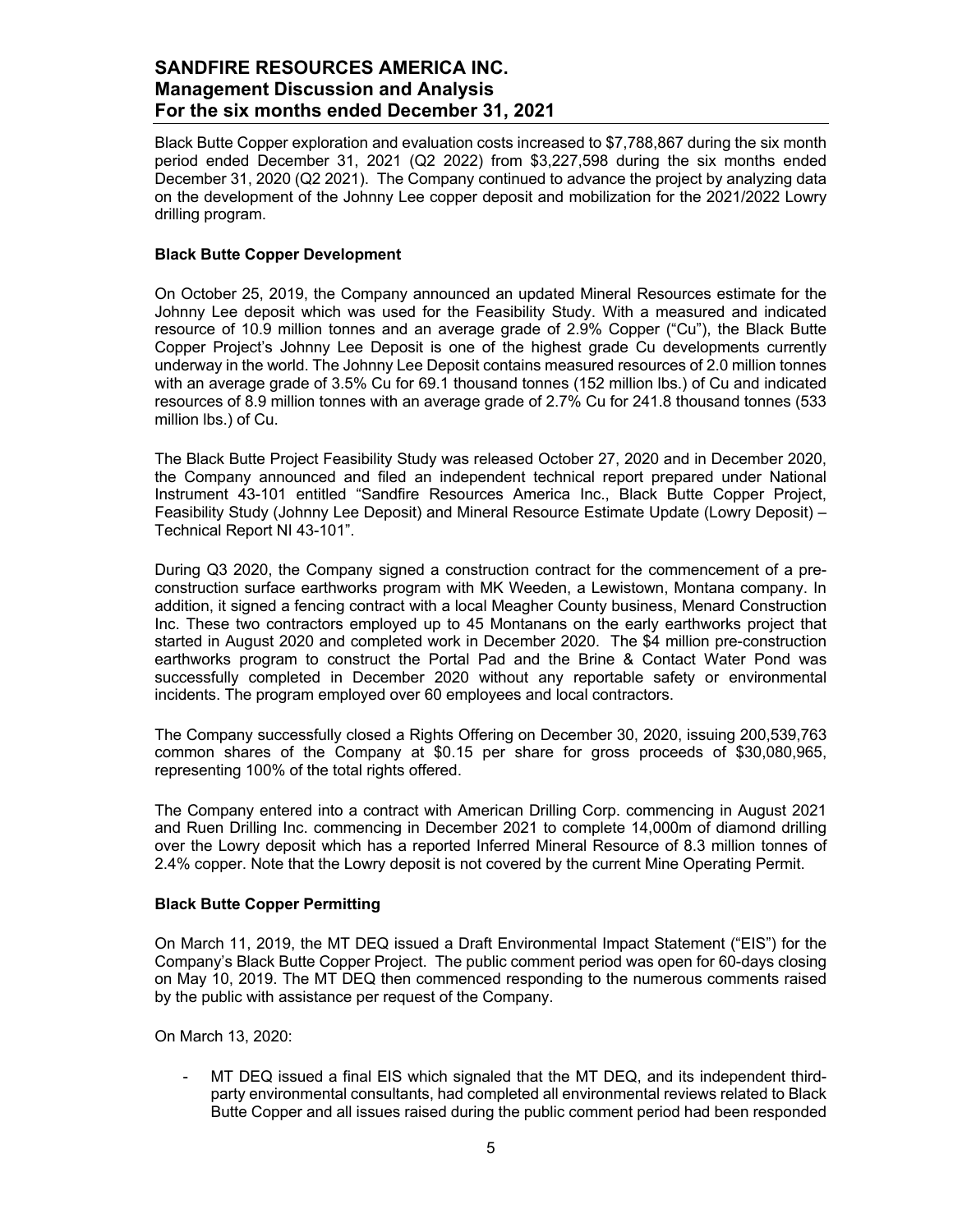to. On April 9, 2020, the MT DEQ released a positive Record of Decision (the "RoD") granting a Mine Operating Permit to Tintina Montana Inc., a wholly-owned subsidiary of the Company ("TMI"). This allows the Company to proceed with construction of the Project once MT DEQ bonding requirements are satisfied.

- the Montana Department of Natural Resources & Conservation (the "MT DNRC") issued a positive Preliminary Determination ("PD") in response to the water right owners' application to modify their irrigation water rights to include leasing water for mitigation for the Black Butte Copper project. This PD is subject to objection from other impacted water right owners and users. In January 2021, the DNRC Hearings Examiner assigned to adjudicate the objections to the Company's Water Rights Modification appointed four in-house experts to review the PD prior to making a Final Determination.
- The Montana DNRC Hearings Examiner set a deadline of October 26, 2021, for all files, briefs, and reply briefs regarding an unresolved objection to the water right modifications, by which date all materials were delivered. A ruling and/or hearing date is pending.

On May 19, 2020, the MT DEQ issued a Phase I bonding number establishing a bond of \$4.65 million for the Black Butte Copper Project. The Company satisfied the Phase I bonding requirement in August 2020 and the MT DEQ issued a Final Mine Operating Permit on August 14, 2020 allowing the Company the right to commence Phase I development surface earth works construction at the mine site. The Company will be required to post additional bonding for Phase II construction which is the complete development of the Mine & Process plans. An amount for the Phase II bonding requirement is yet to be determined.

On June 4, 2020, a legal challenge to the RoD was lodged in the 14th Judicial Court in Meagher County, Montana against the MT DEQ and TMI by a number of groups who oppose resource development in Montana. Through 2020 and 2021 all sides issued numerous filings resulting in an Administrative Record of approximately 90,000 pages. On July 16, 2021, District Court Judge Bidegary heard oral arguments for summary judgement from plaintiffs and defendants regarding a legal complaint filed on June 4, 2020 by the plaintiffs claiming to represent the environmental community. The suit was filed jointly against the MT DEQ and TMI. At this time, no injunction has been applied for to stop mine construction. The Company continues to review the challenge and is coordinating with the MT DEQ to defend this litigation vigorously.

Additional intervenors in the suit supporting the MT DEQ and TMI, include Meagher County, Broadwater County, and the Montana Department of Justice. A decision on the case is pending and may take several months.

### **Black Butte Copper Exploration**

The property contains sediment-hosted zones of massive sulfide mineralization originally explored by Cominco American Inc. ("Cominco") and BHP/Utah International ("BHP") during the 1980's and early 1990's. The drilling undertaken by Cominco American Inc. and BHP had encountered significant zones of strata-bound copper sulfide with cobalt in multiple bedded pyrite zones in the lower part of the Precambrian Belt Super group; this same stratigraphic unit hosts the Sullivan zinclead-silver deposit. The Company began core drilling on the property on September 15, 2010. Since then, the Company has drilled a total of 69,037m on the property.

The Company began a 14,000 meter drilling campaign in August 2021, focused on refining and expanding the Lowry deposit copper resource. The program is being delayed by difficult drilling conditions, COVID-19 related absences and mechanical issues that are exacerbated by supply chain issues.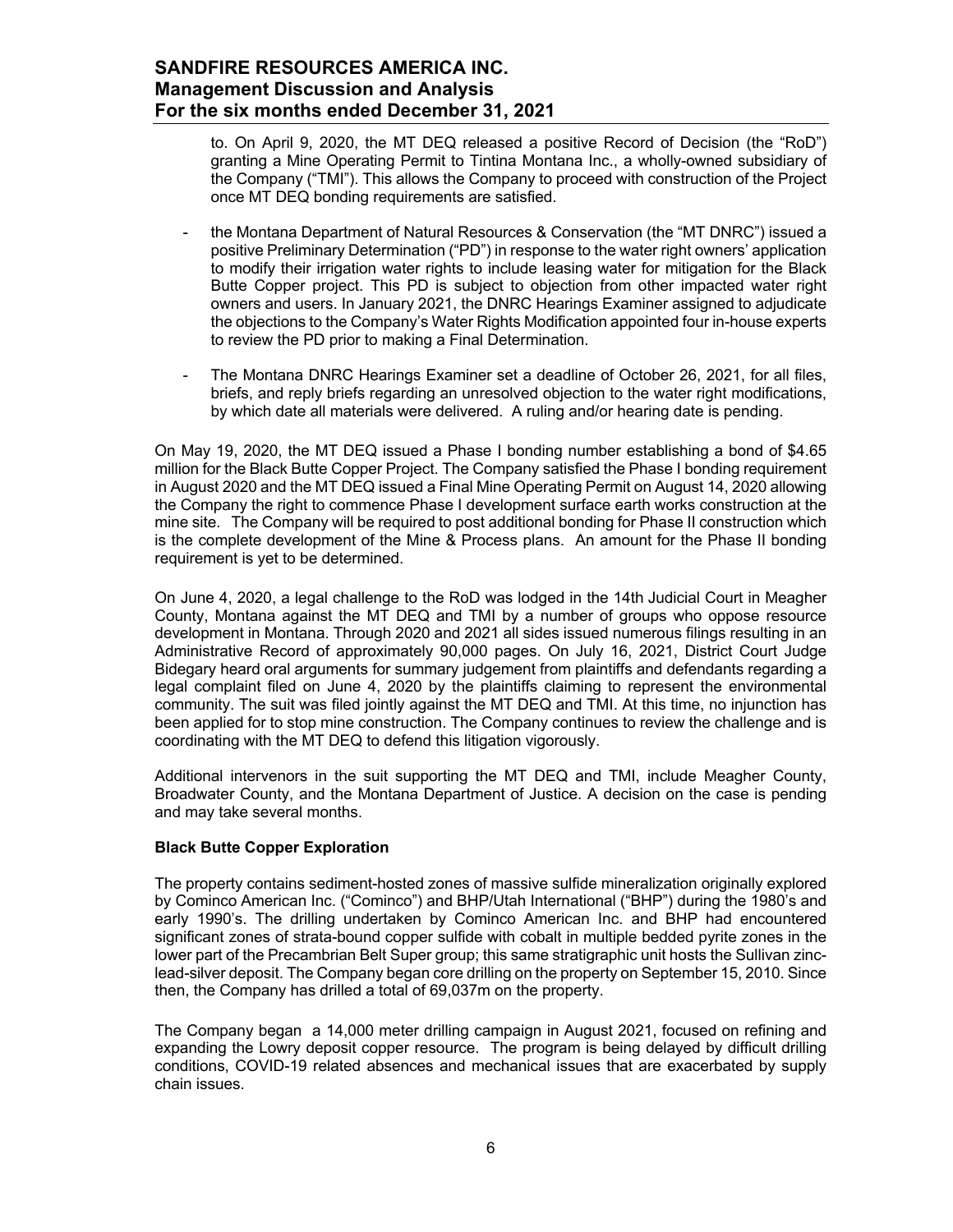### *Qualified Persons*

Jerry Zieg, Senior Vice President of Exploration for the Company is a Qualified Person for the purposes of National Instrument 43-101 ("NI 43-101") and has reviewed and approved the information of a scientific or technical nature contained in this MD&A.

### **Corporate Expenditure Summary**

During the six months ended December 31, 2021:

- The Company incurred a net loss of \$9,234,081 or \$0.01 per share during the first half of the fiscal year ended June 30, 2022 ("YTD 2022") as compared to a net loss of \$4,737,918 or \$0.01 per share during the comparable period in the prior year, representing an increase in net loss of \$4,496,763.
- During YTD 2022, exploration and evaluation costs increased by \$4,561,269 compared to same period in 2021 primarily due to legal fees to defend permit and mobilization for 2021/2022 Lowry drilling program.
- Office, administration and miscellaneous expenses increased by \$186,155 due primarily to increased insurance costs and higher audit fees.
- Professional fees decreased by \$65,690 due to higher audit and accounting costs and legal fees.
- The majority of foreign currency reserve ("FCR") represents the differences arising from the translation of its sole subsidiary from the functional currency in United States dollars to the reporting currency of the Company in Canadian dollars. FCR is accumulated in foreign currency reserve until the disposal of a subsidiary. A disposal or partial disposal will result in a realized foreign exchange gain or loss which will be recorded in earnings.

The Company's cash and cash equivalents at December 31, 2021 totalled \$5,137,126 compared to \$4,164,711 at June 30, 2021. Accounts payable and accrued liabilities at December 31, 2021 increased by \$2,044,725 compared to June 30, 2021 primarily due to an increase in vendor accruals related to the Black Butte Copper Project. At December 31, 2021, the Company has accrued reclamation costs of \$2,488,025 based upon the present value of its best estimate of future restoration costs of the Black Butte property.

The Company had an accumulated deficit at December 31, 2021 of \$138,055,417 compared to \$128,821,336 at June 30, 2021, which has been funded primarily by the issuance of equity. The Company's ability to continue its operations and to realize assets at their carrying values is dependent upon obtaining additional financing sufficient to cover its operating costs.

# *5. Summary of Quarterly Results*

The following is a summary of the Company's results for the eight most recently completed quarters ended December 31, 2021. These results are taken from the interim and annual consolidated financial statements, which are prepared in accordance with International Financial Reporting Standards ("IFRS") applicable to interim financial statements.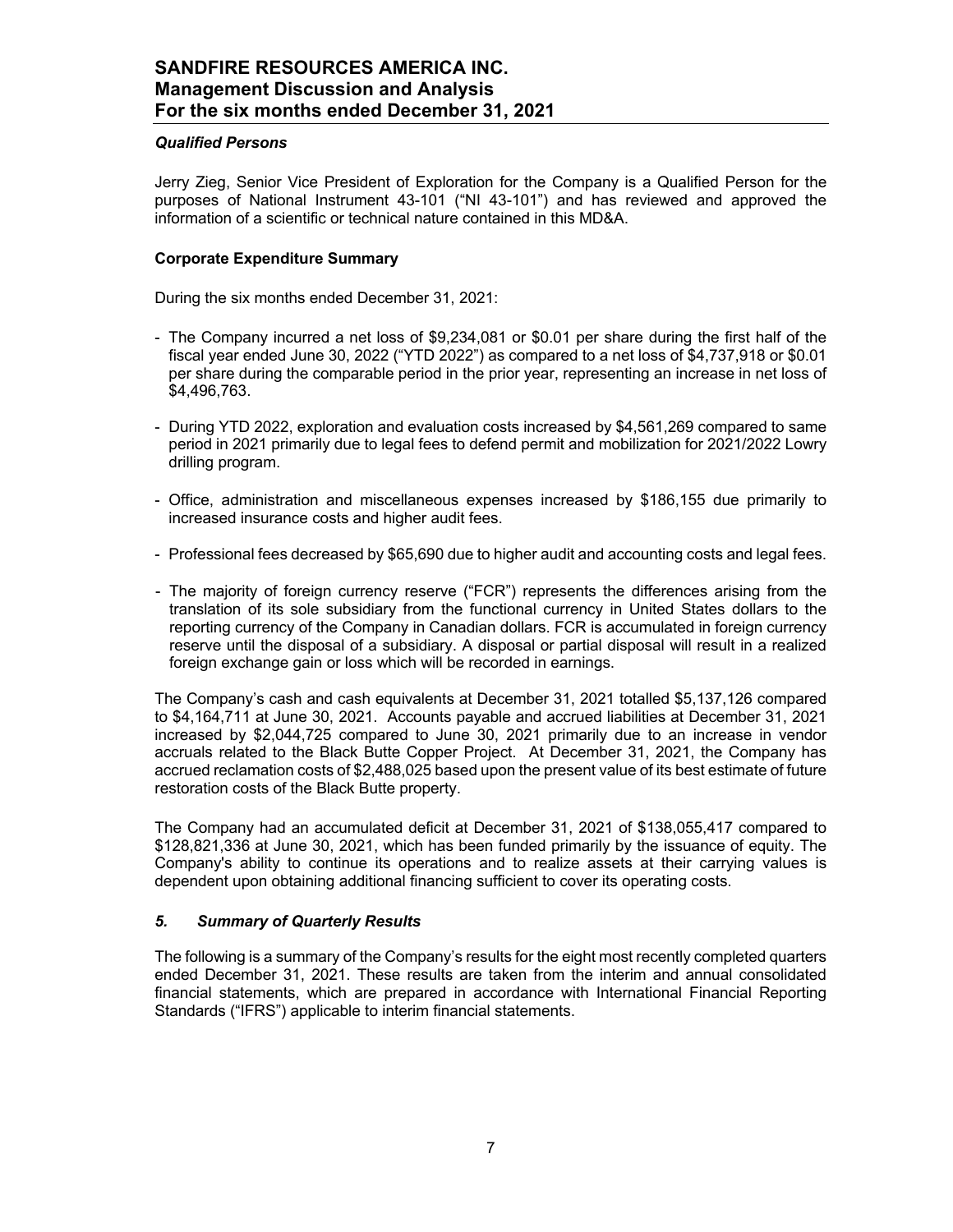| <b>Quarter Ended</b> | Total<br><b>Revenues</b> | <b>Loss for the Period</b> | <b>Basic and Diluted</b><br><b>Loss Per share</b> |
|----------------------|--------------------------|----------------------------|---------------------------------------------------|
| March 31, 2020       | \$ Nil                   | \$ (2,643,875)             | \$ (0.00)                                         |
| June 30, 2020        | \$ Nil                   | \$ (2,474,577)             | \$ (0.00)                                         |
| September 30, 2020   | \$ Nil                   | \$ (2,622,747)             | \$ (0.00)                                         |
| December 31, 2020    | \$ Nil                   | \$ (2, 114, 570)           | \$ (0.00)                                         |
| March 31, 2021       | \$ Nil                   | \$ (4,320,571)             | \$ (0.00)                                         |
| June 30, 2021        | \$Nil                    | \$(1,924,260)              | \$ (0.01)                                         |
| September 30, 2021   | \$ Nil                   | \$ (2,877,560)             | \$ (0.00)                                         |
| December 31, 2021    | \$Nil                    | \$(6,356,522)              | \$ (0.01)                                         |

### *6. Liquidity and Capital Resources*

At December 31, 2021, the Company reported negative working capital of \$6,590,739. Net increase in cash and cash equivalents for the six months ended December 31, 2021 was \$972,415, leaving cash and cash equivalents in the amount of \$5,137,126. The increase in cash is attributable to receipt of proceeds of \$8,859,004 borrowing from the Company's majority own shareholder, Sandfire Resources Ltd.

Current assets excluding cash at December 31, 2021 consist of prepaid expenses and other assets of \$159,268. Current liabilities at December 31, 2021 consist of accounts payable and accrued liabilities of \$2,996,255, the current portion of lease liabilities of \$31,874, and loan payable – related party of \$8,859,004.

During the six month period ended December 31, 2021 and the year ended June 30, 2021, TMI and the Company as guarantor, entered into various Bridge Loan Agreements, denominated in USD with Sandfire Resources Ltd (parent) for short-term funding of day to day operations. The date of each loan agreement and the amount borrowed are as follows:

|                    | <b>Six months ended</b><br>December 31, 2021 |           |  | Year ended<br>June 30, 2021 |  |
|--------------------|----------------------------------------------|-----------|--|-----------------------------|--|
| Date of Loan       |                                              |           |  |                             |  |
| July 1, 2020       | \$                                           | ۰         |  | 6,790,235                   |  |
| October 23, 2020   |                                              |           |  | 1,358,047                   |  |
| December 2, 2020   |                                              |           |  | 4,074,141                   |  |
| September 20, 2021 |                                              | 3,796,716 |  |                             |  |
| December 15, 2021  |                                              | 5,062,288 |  |                             |  |
|                    |                                              |           |  |                             |  |
|                    | S                                            | 8,859,004 |  | 12,222,423                  |  |

On December 29, 2020, the Company repaid all outstanding balances of the loans borrowed during the year ended June 30, 2021. The terms of the September 20, 2021 and December 15, 2021 loans specify that repayment of the loans is the earlier of (i) July 30, 2022 or (ii) 7 days after Sandfire Resources America Inc. completes either a debt or equity financing with gross proceeds of at least US\$21 million. The loan balance at December 31, 2021 is \$8,859,004.

Interest on the loans was set at 5% per annum and interest is payable on the last day of each calendar month. Interest expense on these loans was \$62,999 and \$357,178 for the six month periods ended December 31, 2021 and 2020, respectively.

A final EIS was issued on March 13, 2020 by the MT DEQ with a positive Record of Decision following on April 9, 2020. On August 14, 2020, the MT DEQ issued a final approval for the Phase I Bonding for the underground Black Butte Copper Project. The Company has posted a surety bond for the Black Butte Copper Project, the MT DEQ has approved the bond posting and has issued a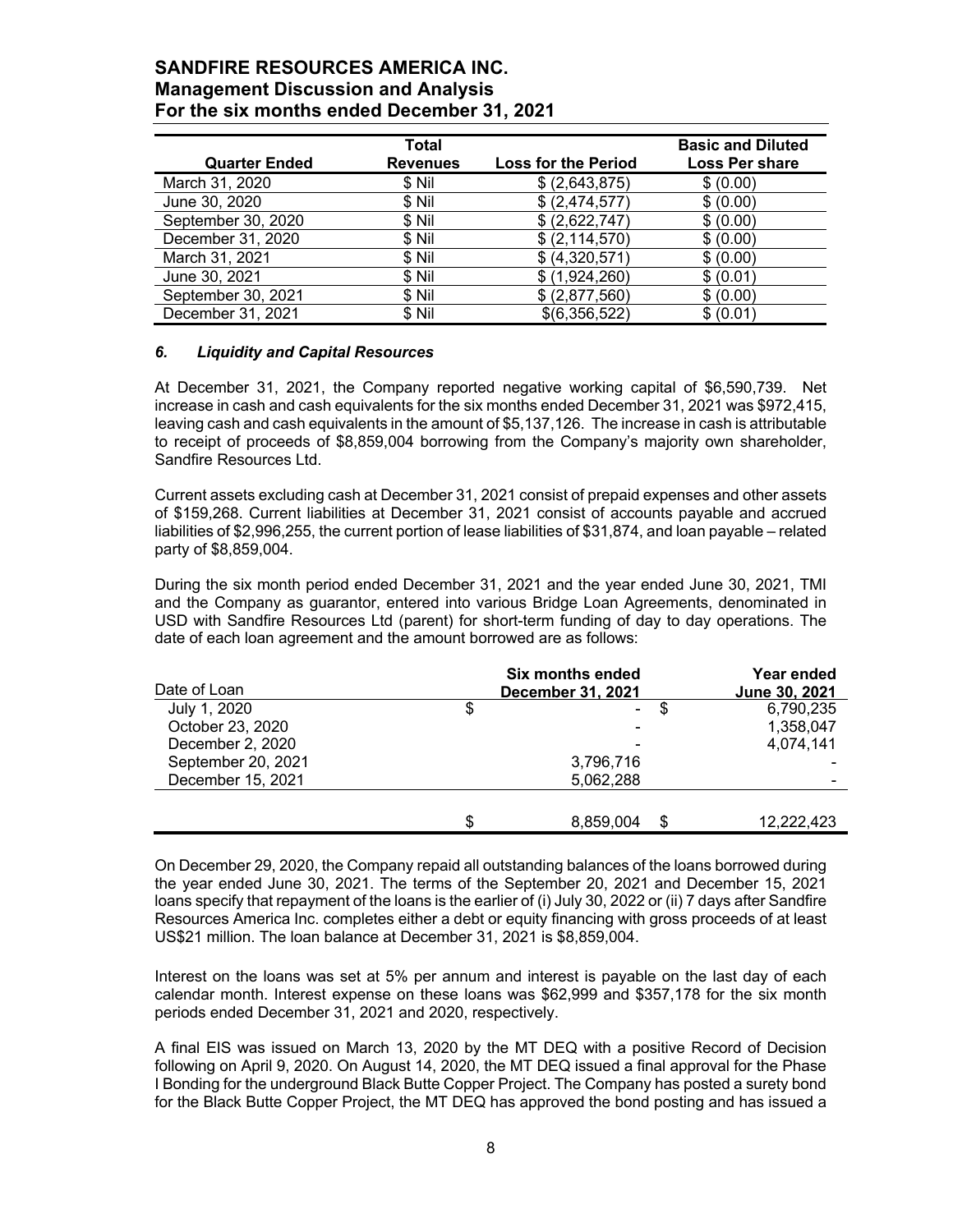Final Mine Operating Permit allowing the Company the right to commence Phase I Development surface construction at the mine site. The Company is yet to achieve profitability and experiences operating losses and significant negative cash flow. The Company has concluded that the working capital as held at December 31, 2021 is insufficient to fund all planned expenditures for at least the next twelve months. Unless additional funds are raised, the Company may have insufficient funds to realize its assets and discharge its liabilities in the normal course of business.

The conditions described above indicate the existence of material uncertainty that may cast significant doubt on the Company's ability to continue as a going concern. The Company plans to address this uncertainty by raising additional funds in the capital markets or through debt financing in fiscal year 2022. Many factors influence the Company's ability to raise funds, and there is no assurance that the Company will be successful in obtaining the required financing for these or other purposes, including for general working capital. These financial statements do not contain any adjustments to the amounts that may be required should the Company be unable to continue as a going concern. Such adjustments could be material.

Since March 2020, several governmental measures have been implemented in the United States, where the Company's operations are located and the rest of the world in response to the coronavirus (COVID-19) pandemic. While the impact of COVID-19 and these measures are expected to be temporary, the current circumstances are dynamic and the impacts of COVID-19 on the Company's business operations cannot be reasonably estimated at this time. The Company anticipates this could have an adverse impact on its business, results of operations, financial position, and cash flows into 2022. The Company continues to operate its business, and in response to US Federal and State and Canadian Federal and Provincial emergency measures, has requested its employees and consultants work remotely if exposed to COVID-19 or showing symptomatic signs of COVID-19. These government measures, which could include government mandated closures of the Company or its contractors, could impact the Company's ability to conduct its planned programs in a timely manner.

# *7. Off-Balance Sheet Arrangements and Commitments*

At the date of this MD&A, the Company had no off-balance sheet arrangements. The Company has commitments to incur lease payments as disclosed in Note 6 and resource property payments as disclosed in Note 7 of the Consolidated Financial Statements for the six month period ended December 31, 2021.

As of June 30, 2021, TMI received a complaint relating to its participation in a 2018 Montana antimining initiative that failed. Subsequent to June 30, 2021, on August 2, 2021, the U.S. Federal Election Commission notified the Company that it had voted to dismiss the matter.

On June 4, 2020, a legal challenge to the MT DEQ's Record of Decision was lodged in the 14th Judicial Court in Meagher County, Montana against the MT DEQ and TMI by a number of groups who oppose resource development in Montana. The Company will continue to review the challenge and will seek to work with the MT DEQ to defend this litigation vigorously. On July 22, 2020, the Company filed a response and is awaiting further instructions from the Court. The initial hearing took place on July 16, 2021 and Company is waiting for the Court's decision. While the Company does not believe that either of these challenges have any merit, they do have the potential to delay the development timeline.

Subsequent to June 30, 2021, on July 16, 2021, District Court Judge Bidegary heard oral arguments for summary judgement from plaintiffs and defendants regarding the legal challenge. To date, the legal challenge has not resulted in any interference with development activities and construction continues. A decision on the case is pending and may take several months.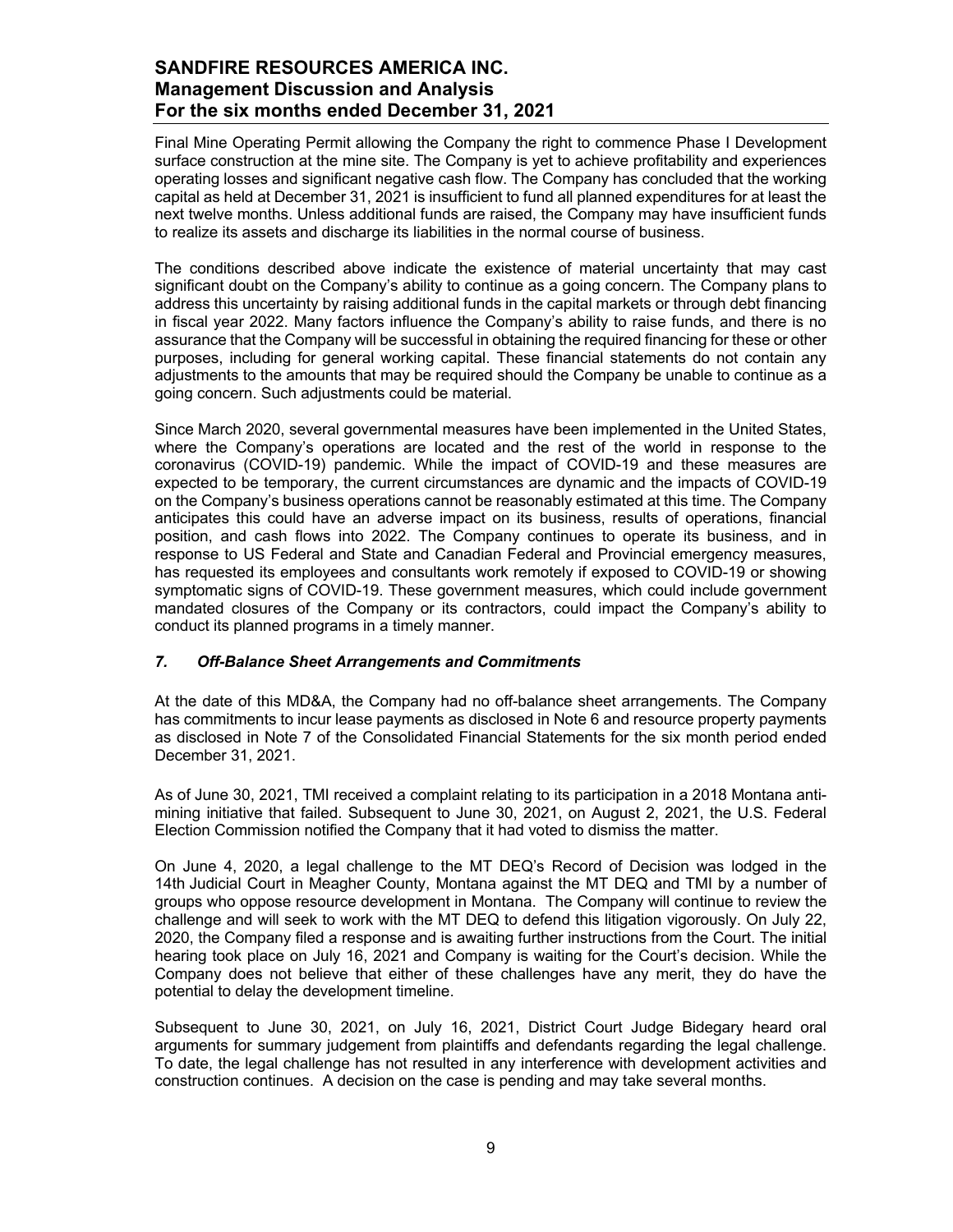The Company currently has a lease arrangement with two local ranches to lease sufficient water rights to allow mining and processing operations to proceed. The leased water rights will need to be modified through an administrative proceeding with the MT DNRC in order to be used to mitigate the beneficial use of water pumped out of the Black Butte operations for mineral processing. This administrative proceeding will determine if the modifications meet the statutory criteria. Once the MT DNRC approves the modifications, the agency's decision is subject to objection and appeal by affected parties.

In September 2018, the ranches submitted applications to the MT DNRC requesting to modify their water rights to permit their use to mitigate the water beneficially used in the Black Butte operations. On March 13, 2020, the MT DNRC issued Preliminary Determinations to Grant (PD) the change applications, finding that the applications met requirements. The MT DNRC issued a public notice of the determination, which gave affected parties the opportunity to file objections to the MT DNRC's determination. Because the MT DNRC received objections to the PDs by a number of groups who oppose resource development in Montana, the objections will be heard by a MT DNRC hearing examiner in an administrative contested case proceeding. After the hearing examiner issues a final order on the applications, the non-prevailing party will have the opportunity to appeal the decision to the district court or the Montana Water Court. Final decisions by either of those courts are appealable to the Montana Supreme Court.

### *8. Transactions with Related Parties*

The following key management personnel compensation and related party transactions took place during the financial period:

|                          | For the six months ended<br>December 31, |         |  |         |
|--------------------------|------------------------------------------|---------|--|---------|
|                          |                                          | 2021    |  | 2020    |
| Short-term benefits      |                                          | 667.888 |  | 656.425 |
| Share-based compensation |                                          | 13,920  |  | 6.737   |
| Total remuneration       |                                          | 681.808 |  | 663.162 |

The remuneration of directors and other members of key management is included in short-term benefits and share-based payments.

During the six months ended December 31, 2021, Sandfire Resources Ltd. paid exploration expenses amounting to \$nil (2020: \$nil) on behalf of the Company which has been reimbursed. Included in accounts payable and accrued liabilities at December 31, 2021 was \$nil (June 30, 2021: \$nil) payable to Sandfire Resources Ltd.

### *9. Changes in Accounting Policies*

The preparation of financial statements in conformity with IFRS requires the Company to establish accounting policies and to make estimates that affect both the amount and timing of the recording of assets, liabilities, revenues and expenses.

A detailed summary of the Company's significant accounting policies is included in Note 2 and 3 of the Consolidated Financial Statements for years ended June 30, 2021 and 2020. No new accounting standards were adopted by the Company during the three months ended December 31, 2021.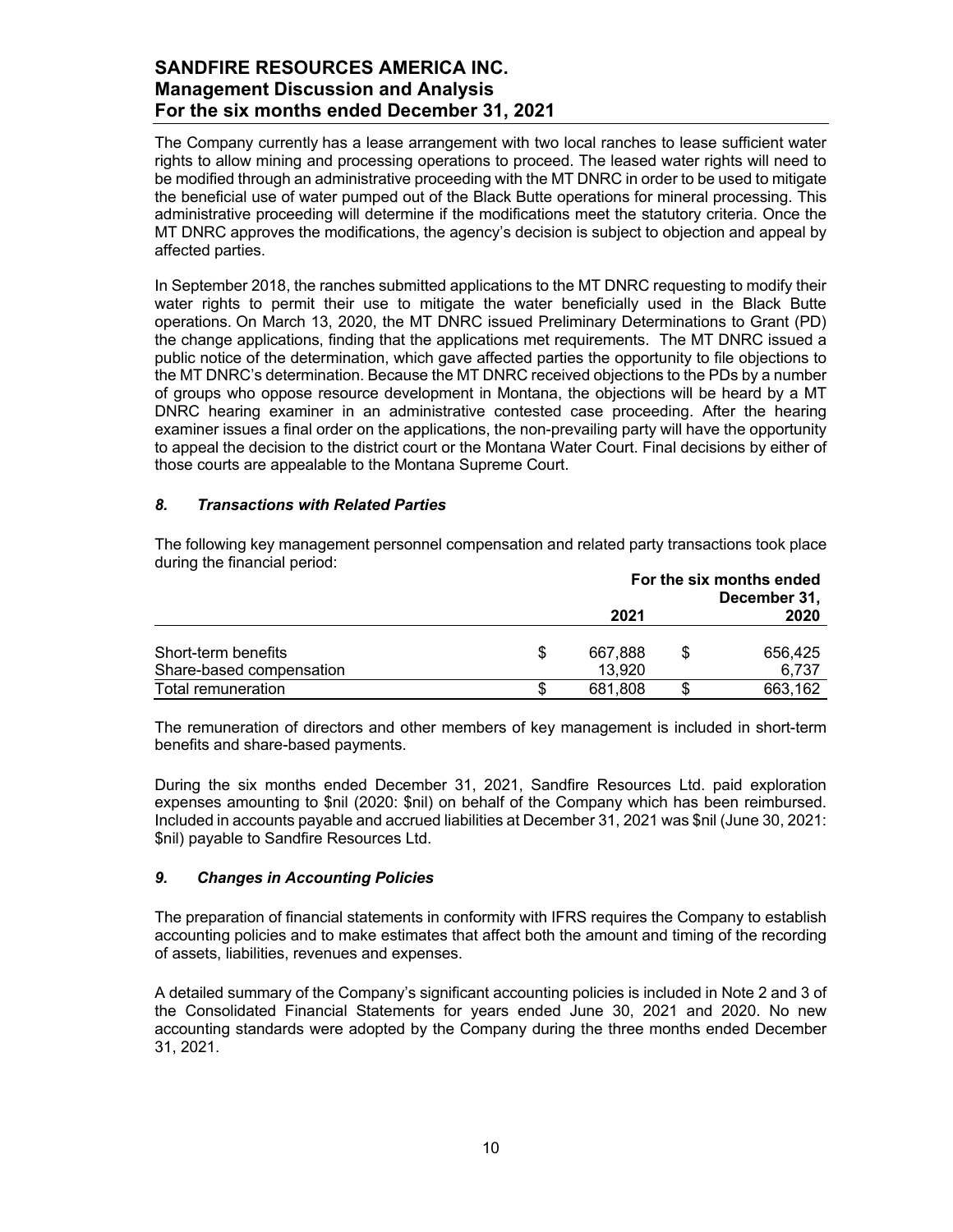### *10. Financial Instruments and Other Instruments*

Fair value is the price that would be received to sell an asset or paid to transfer a liability in an orderly transaction between market participants at the measurement date. The fair value hierarchy has three levels to classify the inputs to valuation techniques used to measure fair value. The fair value hierarchy establishes three levels to classify the inputs to valuation techniques used to measure fair value.

Level 1 inputs are quoted prices (unadjusted) in active markets for identical assets or liabilities.

Level 2 inputs are quoted prices in markets that are not active, quoted prices for similar assets or liabilities in active markets, inputs other than quoted prices that are observable for the asset or liability (interest rate, yield curves), or inputs that are derived principally from or corroborated observable market data or other means.

Level 3 inputs are unobservable (supported by little or no market activity). The fair value hierarchy gives the highest priority to Level 1 inputs and the lowest priority to Level 3 inputs.

As of December 31, 2021, the carrying value of the Company's financial instruments approximates their fair value due to their short terms to maturity.

#### Liquidity risk

The Company manages liquidity risk by maintaining an adequate cash balance. The Company continuously monitors and reviews both actual and forecasted cash flows, and also matches the maturity profile of financial assets and liabilities.

#### Interest rate risk

The Company's cash and cash equivalents are subject to interest rate price risk. The Company's interest rate risk management policy for cash and cash equivalents is to purchase highly liquid investments with a term to maturity of three months or less on the date of purchase. The Company does not engage in any hedging activity. The Company earned \$nil in interest income during the six months ended December 31, 2021.

#### Credit risk

The Company maintains substantially all of its cash with major financial institutions. Deposits held with these institutions may exceed the amount of insurance provided on such deposits.

#### Foreign currency risk

As the Company operates on an international basis, currency risk exposures arise from transactions and balances denominated in foreign currencies. The Company's foreign exchange risk arises primarily with respect to the U.S. dollar. A significant portion of the Company's cash and cash equivalents, accounts payable, and expenses are denominated in U.S. dollars. Fluctuations in the exchange rates between these currencies and the Canadian dollar could have a material effect on the Company's business, financial condition and results of operations. The Company does not engage in any hedging activity.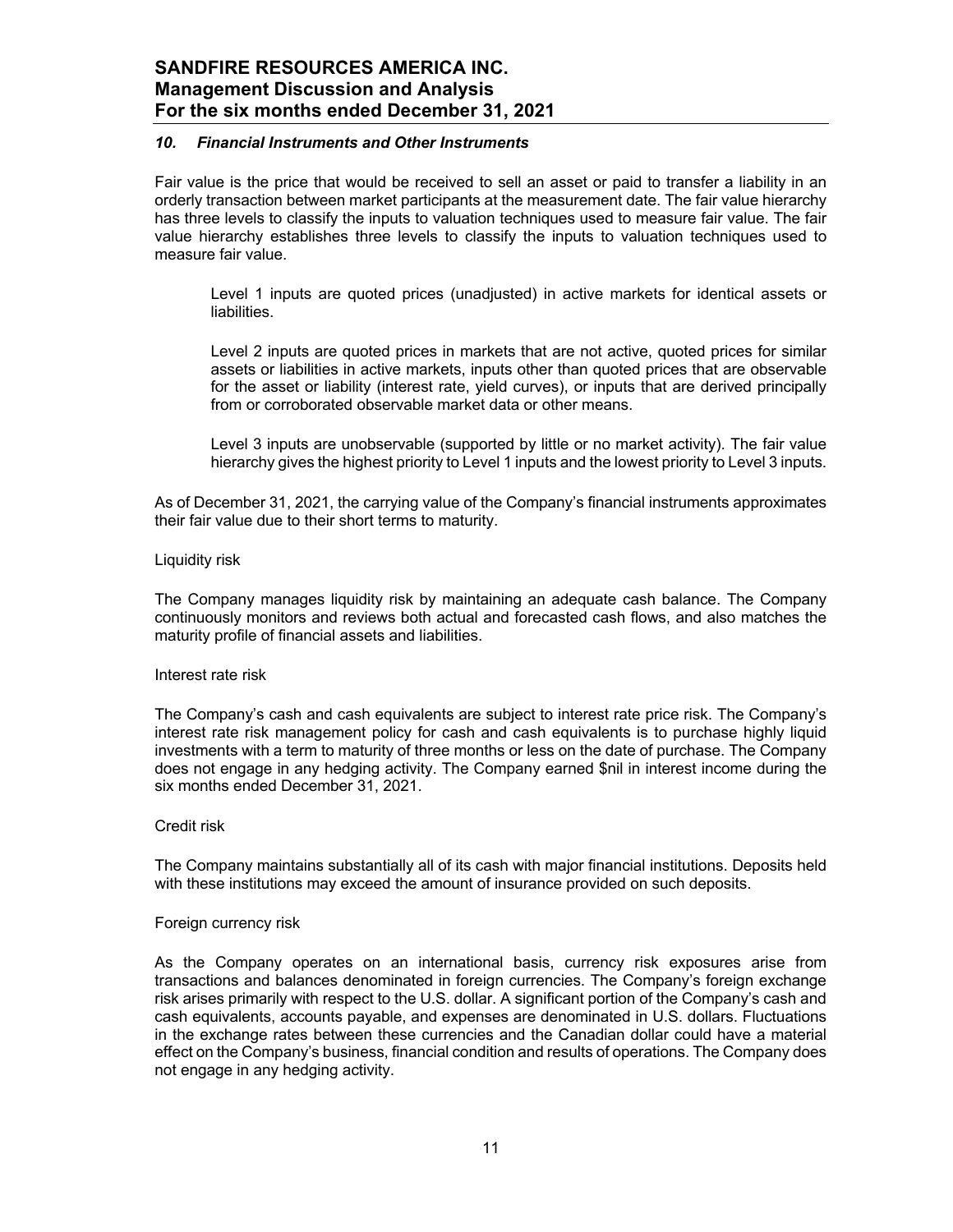There have been no changes in the Company's objectives and policies for managing the abovementioned risks and there has been no significant change in the Company's exposure to each risk during the six months ended December 31, 2021. As at December 31, 2021, a 10% change in U.S. dollar against Canadian dollar would result in a \$0.9 million (December 31, 2020: \$1.8 million) decrease or increase in the Company's net comprehensive loss.

# *11. Business Operations*

The Company was incorporated on July 30, 1998 under the laws of British Columbia and is a mining exploration and development company. At the date hereof, Sandfire Resources Ltd. owns approximately 86.9% of the issued and outstanding common shares of the Company. Pursuant to the provisions of the BCBCA, the Company is considered to be a subsidiary of Sandfire Resources Ltd. as the Company is controlled by Sandfire Resources Ltd. The address of the Company's corporate and head office is 10th Floor, 595 Howe Street, Vancouver, British Columbia, V6C 2T5, Canada.

Effective February 2, 2018, the Company changed its name to Sandfire Resources America Inc. Its stock symbols are "SFR.V" is on the TSX Venture Exchange and "SRAFF" on the U.S. OTC Market.

The Company is in the process of evaluating and obtaining water rights for its resource properties and has determined that these properties contain ore reserves that are economically recoverable other than those covered in the independent technical report prepared under National Instrument 43-101 entitled "*Sandfire Resources America Inc., Black Butte Copper Project, Feasibility Study (Johnny Lee Deposit) and Mineral Resource Estimate Update (Lowry Deposit) – Technical Report NI 43-101*". The recoverability of amounts shown for resource properties is dependent upon the discovery of economically recoverable reserves, the ability of the Company to obtain necessary financing to complete the development and upon future profitable production or proceeds from the disposition thereof.

# *12. Outstanding Share Data*

Summary of Outstanding Share Data at the date of this report:

- a. Authorized: Unlimited common shares without par value; Issued and outstanding: 1,023,352,794 common shares
- b. Stock options: Options outstanding: 1,250,000
- c. Stock units: Units outstanding: 1,710,454
- d. Warrants: Warrants outstanding: nil

# *13. Disclosure Controls*

Management has designed disclosure controls and procedures, or has caused them to be designed under its supervision to provide reasonable assurance that material information relating to the Company, including its consolidated subsidiaries, is made known to management, particularly during the period in which the annual filings are being prepared.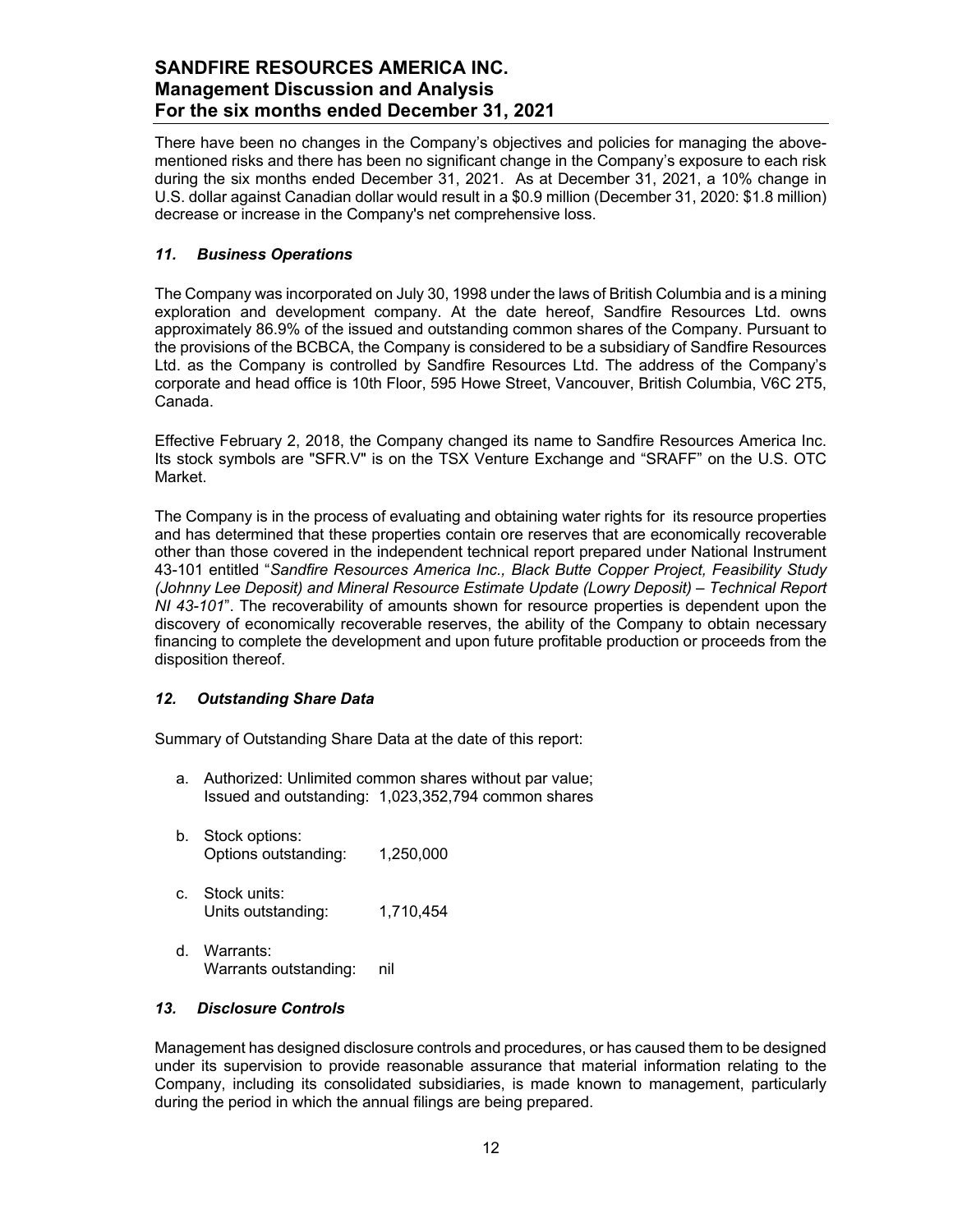Management has also designed such internal control over financial reporting to provide reasonable assurance regarding the reliability of financial reporting and preparation of the consolidated financial statements for the six months ended December 31, 2021, in accordance with IFRS. There has been no change in the Company's disclosure controls and procedures or in the Company's internal control over financial reporting that occurred during the most recently completed period that has materially affected, or is reasonably likely to materially affect, the Company's disclosure controls and procedures or internal control over financial reporting.

The Chief Executive Officer and Chief Financial Officer of the Company have evaluated the effectiveness of the Company's disclosure controls and procedures in place at December 31, 2021. Based on this evaluation, the Chief Executive Officer and Chief Financial Officer of the Company concluded that the design and operations of these controls and procedures were effective.

Additional disclosures pertaining to the Company's management information circulars, material change reports, press releases and other information are available on the SEDAR website at www.sedar.com. The shareholders will be kept informed of any material changes.

### *14. Forward-looking Statements*

This MD&A contains "forward-looking information" within the meaning of applicable Canadian securities legislation and "forward-looking statements" within the meaning of the United States Private Securities Litigation Reform Act of 1995 (collectively, "forward-looking information"). In certain cases, forward-looking information can be identified by the use of words such as "plans", "expects", "is expected", "budget", "scheduled", "estimates", "forecasts", "intends", "anticipates", or "believes", or variations or the negative of such words and phrases, or statements that certain actions, events or results "may", "could", "would", "might" or "will be taken", "occur" or "be achieved" or the negative of these terms or comparable terminology. By their very nature, forward-looking information involves known and unknown risks, uncertainties and other factors which may cause the actual results, performance or achievements of the Company to be materially different from any future results, performance or achievements expressed or implied by such forward-looking information. Forward-looking information includes, but is not limited to, statements regarding:

- analyses and other information based on expectations of future performance and planned work programs;
- the independent technical report prepared under National Instrument 43-101 entitled "*Sandfire Resources America Inc., Black Butte Copper Project, Feasibility Study (Johnny Lee Deposit) and Mineral Resource Estimate Update (Lowry Deposit) – Technical Report NI 43-101*" (the "2020 Technical Report") dated December 8, 2020, including estimates of capital, sustaining and operating costs, anticipated internal rates of return, mine production, estimated recoveries, mine life, estimated payback period and net present values;
- permitting timelines and requirements;
- requirements for additional capital, and the potential effect of any notices of environmental conditions relating to mineral claims;
- planned exploration and development of properties and the results thereof, including profitability of the Black Butte Copper Project, its anticipated environmental impact and the anticipated effect of mine design;
- the sufficiency of the Company's current capital resources to carry out its planned exploration, evaluation activities, and operations through fiscal year 2022;
- completion of any new technical reports, including a feasibility study on the Black Butte Copper Project;
- evaluation of the potential impact of future accounting changes; and
- estimates concerning the carrying value of properties.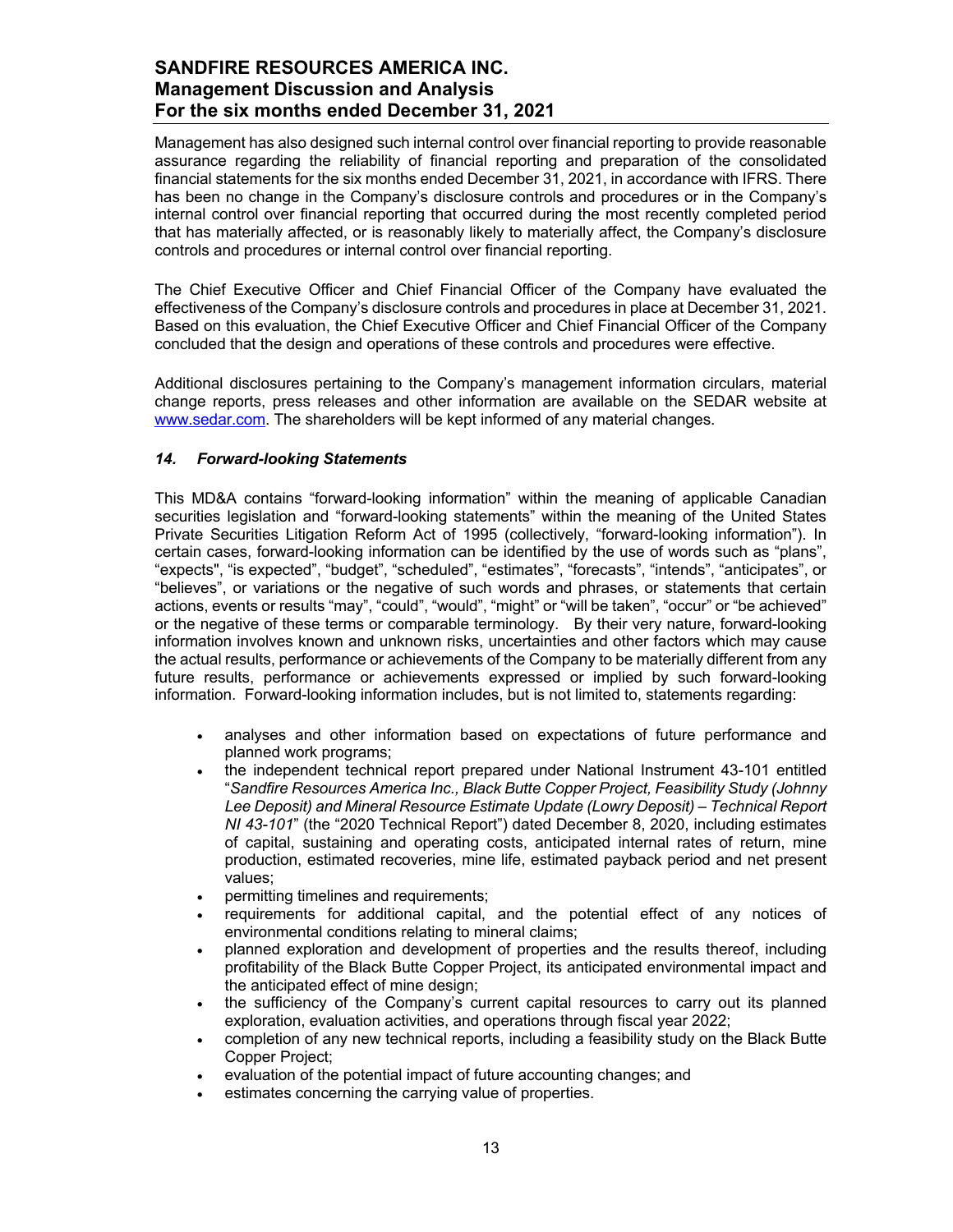Statements concerning mineral resource estimates may also constitute forward-looking information to the extent that such statements involve estimates of the mineralization that may be encountered if a property is developed. Any forward-looking information is stated as of the date of this document or as of the date of the effective date of information described in this MD&A, as applicable, and the Company does not intend, and does not assume any obligation, to update such forward-looking information to reflect events or circumstances after the date hereof or to reflect the occurrence of unanticipated events unless required to do so by law or regulation.

With respect to forward-looking information contained herein, the Company has applied several material factors or assumptions that the Company believes are reasonable. Such material factors and assumptions include, but are not limited to, in addition to other assumptions set out in the Updated PEA or 2020 Technical Report, that any additional financing needed will be available on reasonable terms; that the exchange rates for the U.S. and Canadian currencies will be consistent with the Company's expectations; that the current exploration and other objectives concerning the Black Butte Copper Project can be achieved and that the Company's other corporate activities will proceed as expected; that the assumptions underlying mineral resource estimates are valid and that no unforeseen accident, fire, ground instability, flooding, labor disruption, equipment failure, metallurgical, environmental or other events that could delay or increase the cost of development will occur; that capital, sustaining and operating costs will be as estimated; that the proposed mine plan and recoveries will be achieved; that the current price and demand for copper and other metals will be sustained or will improve; that general business and economic conditions will not change in a materially adverse manner and that all necessary governmental approvals for the planned exploration and development of the Black Butte Copper Project, including final approval of the Company's application for the MOP, will be obtained in a timely manner and on acceptable terms; and the continuity of economic and political conditions and operations of the Company.

The forward-looking information contained herein is subject to a variety of known and unknown risks, uncertainties and other factors which could cause actual events or results to differ materially from those expressed or implied by such forward-looking information. In addition to those discussed in the Company's public disclosure record, such risks and other factors include, among others, those related to:

- fluctuations in capital markets and share prices;
- the Company's ability to obtain necessary financing to fund the completion of further exploration programs or the development of its mineral properties and the expected use of proceeds;
- the Company's dependence on a single mineral project;
- the Company's dependence on key personnel;
- the Company's operations and contractual obligations;
- results of exploration activities not being consistent with management's expectations;
- changes in estimated mineral resources, grade or recovery rates;
- future prices of metals;
- availability of third-party contractors, supplies and equipment;
- failure of equipment to operate as anticipated;
- accidents, effects of weather and other natural phenomena and other risks associated with the mineral exploration industry;
- interference with the Company's exploration or development activities by environmental activists or other special interest groups;
- the Company's principal property being located in the USA, including political, economic and regulatory uncertainty;
- environmental risks, including environmental matters under, or changes to, U.S. federal and Montana rules and regulations;
- impact of environmental remediation requirements;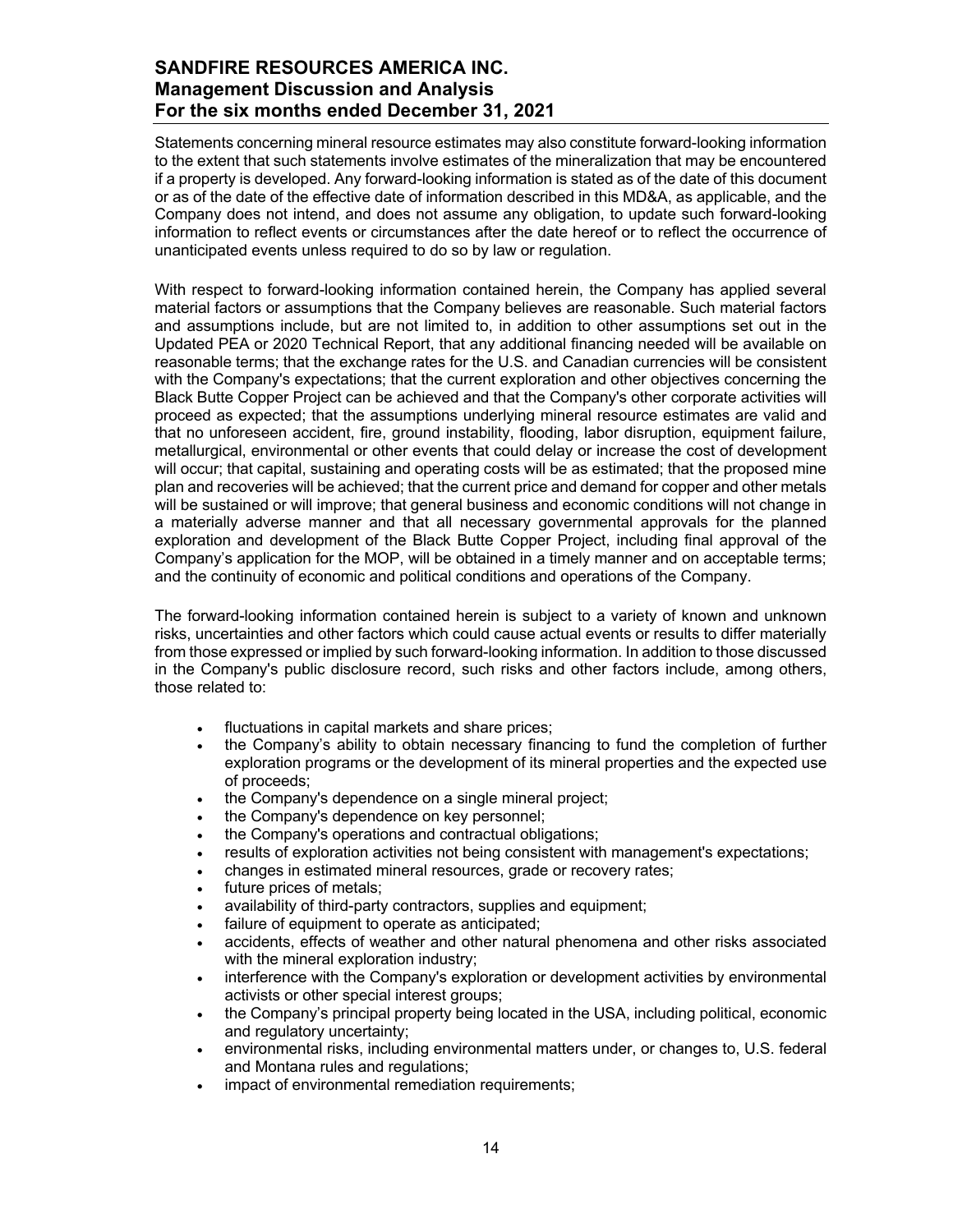- the Company's mineral properties being subject to prior unregistered agreements, transfers, or claims and other defects in title;
- community relations;
- the nature of mineral exploration and mining and the uncertain commercial viability of certain mineral deposits;
- delays in obtaining, or inability to obtain governmental approvals, licenses, or permits, including final approval of the Company's application for the MOP for the Black Butte Copper Project;
- the Company's lack of operating revenues;
- costs of compliance, or failure to comply, with governmental regulations;
- currency fluctuations (particularly the Canadian dollar and United States dollar); and
- estimates used in the Company's financial statements proving to be incorrect.

This is not an exhaustive list of the factors that may affect the Company's forward-looking information. Although the Company has attempted to identify important factors that could affect the Company and may cause actual actions, events or results to differ materially from those described in the forward-looking information, there may be other factors that cause actions, events or results not to be as anticipated, estimated or intended. There can be no assurance that forwardlooking information will prove to be accurate, as actual results and future events could differ materially from those anticipated in such forward-looking information. Accordingly, readers should not place undue reliance on such forward-looking information.

### *15. Risk Factors*

The securities of the Company are highly speculative and subject to the risks typically associated with the mining industry. A prospective investor should not consider an investment in the Company unless the investor is capable of sustaining an economic loss of their entire investment. The risks associated with the Company's business include:

#### *Inability to Permit or maintain a Permit for a Mine at the Black Butte Copper Project*

The Company may ultimately be unable to secure and maintain the necessary permits under United States Federal and Montana State laws to build and operate a mine at the Black Butte Copper Project. In the ordinary course, the Company's permitting process will require the receipt and maintenance of, among other things, a 404 permit from the USACE (which has been received) and an operating permit from the MT DEQ (which has been received for the Johnny Lee Deposit). The Company must maintain compliance with the permit conditions in order for the permits to remain in good standing. There is no assurance that the Company will be able to obtain or maintain permits. If the Company is not able to obtain or maintain any permits, the Company's operations would materially adversely effected, including that the development timeline of the Black Butte Copper Project could be negatively impacted and construction of a mine at the Black Butte Copper Project could be precluded.

It is possible that the costs and delays associated with the compliance with such standards and regulations could become such that the Company would not proceed with the development or operation of a mine at the Black Butte Copper Project.

### *Litigation*

The Company has in the past been, is currently (as described below and in the Company's other disclosure), and may in the future be, subject to legal proceedings seeking to prevent or impair the Company's pursuit of its Black Butte Copper Project. Such litigation will increase costs and may cause delays in the Company's plans. Given the uncertain nature of these actions, the Company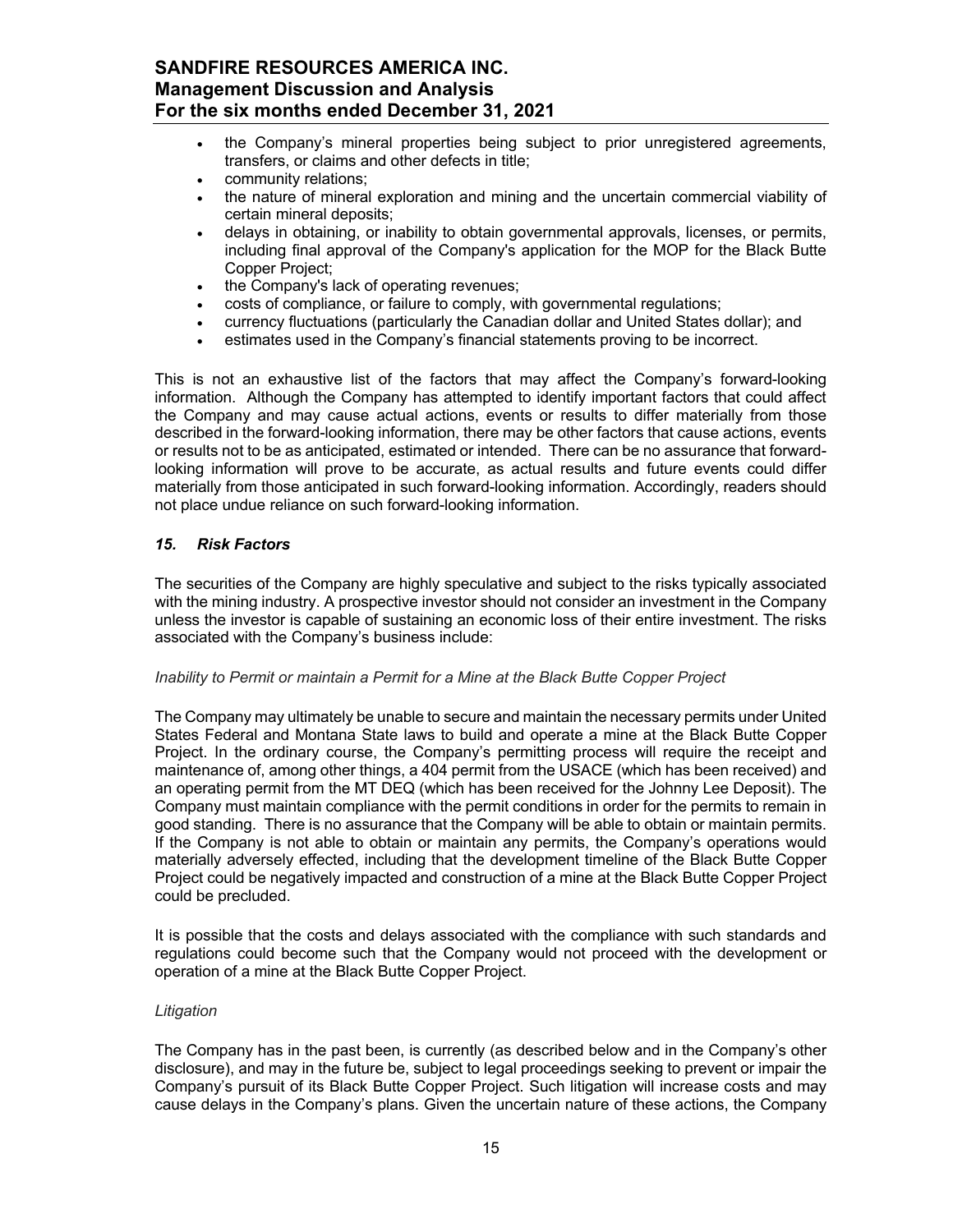cannot reasonably predict the outcome thereof. If the Company is unable to resolve these matters favorably and without excess cost, it will likely have a material adverse effect of the Company.

On June 4, 2020, a legal challenge to the MT DEQ's Record of Decision was lodged in the 14th Judicial Court in Meagher County, Montana against the MT DEQ and TMI by a number of groups who oppose resource development in Montana. The initial hearing took place on July 16, 2021. District Court Judge Bidegary heard oral arguments for summary judgement from plaintiffs and defendants regarding the legal challenge, and the Company is waiting for the Court's decision which could take several months. While the Company does not believe that this challenge has any merit, this does have the potential to delay the development timeline.

To date, the legal challenge has not resulted in any interference with development activities and construction continues. However, these and any future legal challenges could have a material adverse effect on the Company, including that they may ultimately preclude construction of a mine at the Black Butte Copper Project.

#### *The Black Butte Copper Project is Subject to Organized Opposition*

The Black Butte Copper Project faces organized opposition from certain individuals and organizations who are motivated to preclude any possible mining in the Smith River watershed. Accordingly, one of the greatest risks to the Black Butte Copper Project is seen to be political/litigation risk which may ultimately preclude construction of a mine at the Black Butte Copper Project. Opposition may include legal challenges to exploration and development permits, which may delay or halt development. Other tactics may also be employed by opposition groups to delay or frustrate development at Black Butte, including political and public advocacy, electoral strategies, media and public outreach campaigns and protest activity.

*Compliance with environmental requirements will take considerable resources and changes to these requirements could significantly increase the costs of developing the Black Butte Copper Project and could delay these developing activities* 

Although the Company has designed the Black Butte Copper Project to meet or exceed all applicable environmental laws, environmental legislation could evolve in a manner that will require stricter standards and enforcement, increased fines and penalties for non-compliance, more stringent environmental assessments of proposed projects and a heightened degree of responsibility for companies and their officers, directors and employees. Changes in environmental legislation could increase the cost to the Company of carrying out exploration and development of the Black Butte Copper Project. Further, compliance with new or additional environmental legislation may result in delays to exploration and development activities.

#### *The Company is unable to secure and maintain sufficient and appropriate water rights to facilitate economic operations*

The Company currently has a lease arrangement with two local ranches to lease sufficient water rights to allow mining and processing operations to proceed. The leased water rights will need to be modified through an administrative proceeding with the MT DNRC in order to be used to mitigate the beneficial use of water pumped out of the Black Butte operations for mineral processing. This administrative proceeding will determine if the modifications meet the statutory criteria. Once the MT DNRC approves the modifications, the agency's decision is subject to objection and appeal by affected parties.

In September 2018, the ranches submitted applications to the MT DNRC requesting to modify their water rights to permit their use to mitigate the water beneficially used in the Black Butte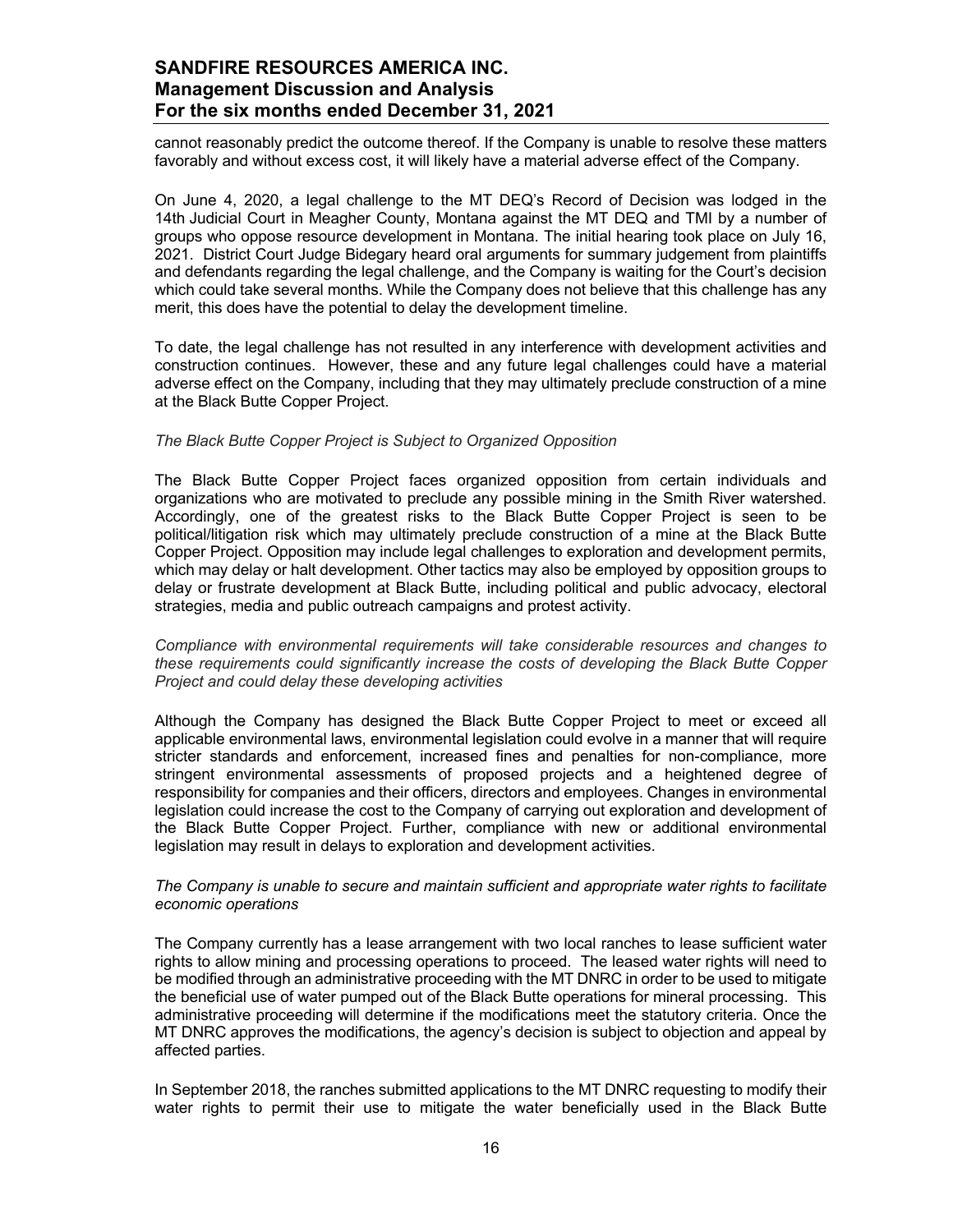operations. On March 13, 2020, the MT DNRC issued Preliminary Determinations (PDs) to grant the change applications, finding that the applications met the statutory criteria. Pursuant to statutory requirements, the MT DNRC issued a public notice of the determination, which gave affected parties the opportunity to file objections to the MT DNRC's determination. Because the MT DNRC received objections to the PDs, the objections will be heard by a MT DNRC hearing examiner in an administrative contested case proceeding. After the hearing examiner issues a final order on the applications, the non-prevailing party will have the opportunity to appeal the decision to the district court or the Montana Water Court. Final decisions by either of those courts are appealable to the Montana Supreme Court.

If the Company is unsuccessful in securing sufficient water rights, this would have a material adverse effect on the Company, including that it may ultimately preclude development of the Black Butte Copper Project.

#### *Risk of Secure Title or Property Interest*

There can be no certainty that title to any property interest acquired or leased by the Company or any of its subsidiaries is without defects. Although the Company has taken reasonable precautions to ensure that legal title to its properties is properly documented, there can be no assurance that its property interests may not be challenged or impugned. Such property interests may be subject to prior unregistered agreements or transfers or other land claims, and title may be affected by undetected defects and adverse laws and regulations.

### *The Black Butte Project Does Not Contain Any Ore Reserves or Any Known Body of Economic Mineralization beyond the Johnny Lee Deposit*

Although there are known bodies of mineralization on the Black Butte Copper Project, and the Company has completed core drilling programs within, and adjacent to, the deposits to determine measured and indicated resources, there are currently no known reserves or body of commercially viable ore beyond the Johnny Lee Deposit. The Black Butte Copper Project must be considered an exploration and feasibility evaluation project except for the Johnny Lee Deposit development potential. A Feasibility Study into the Black Butte Copper Project was commenced in October 2018. The Company released the Feasibility Study on October 27, 2020 and a Technical Report was filed in December 2020.

#### *Mineral Resources Disclosed by the Company for the Black Butte Copper Project are Estimates Only*

The Company has included mineral resource estimates that have been made in accordance with NI 43-101. These resource estimates are classified as "measured resources", "indicated resources" and "inferred resources". The Company advises investors that while these terms are mandated by Canadian securities administrators, the SEC does not recognize these terms. Investors are cautioned not to assume that any part or all of mineral deposits classified as "measured resources" or "indicated resources" will ever be converted into ore reserves. Further, "inferred resources" have a great amount of uncertainty as to their existence, and economic and legal feasibility. It cannot be assumed that all or any part of an inferred mineral resource will ever be upgraded to a higher category. Under Canadian rules, estimates of inferred mineral resources may not form the basis of feasibility or prefeasibility studies. Investors are cautioned not to assume that part or all of an inferred resource is economically or legally mineable.

All amounts of mineral resources are estimates only, and the Company cannot be certain that any specified level of recovery of metals from the mineralized material will in fact be realized or that the Black Butte Copper Project will ever qualify as a commercially mineable (or viable) ore body that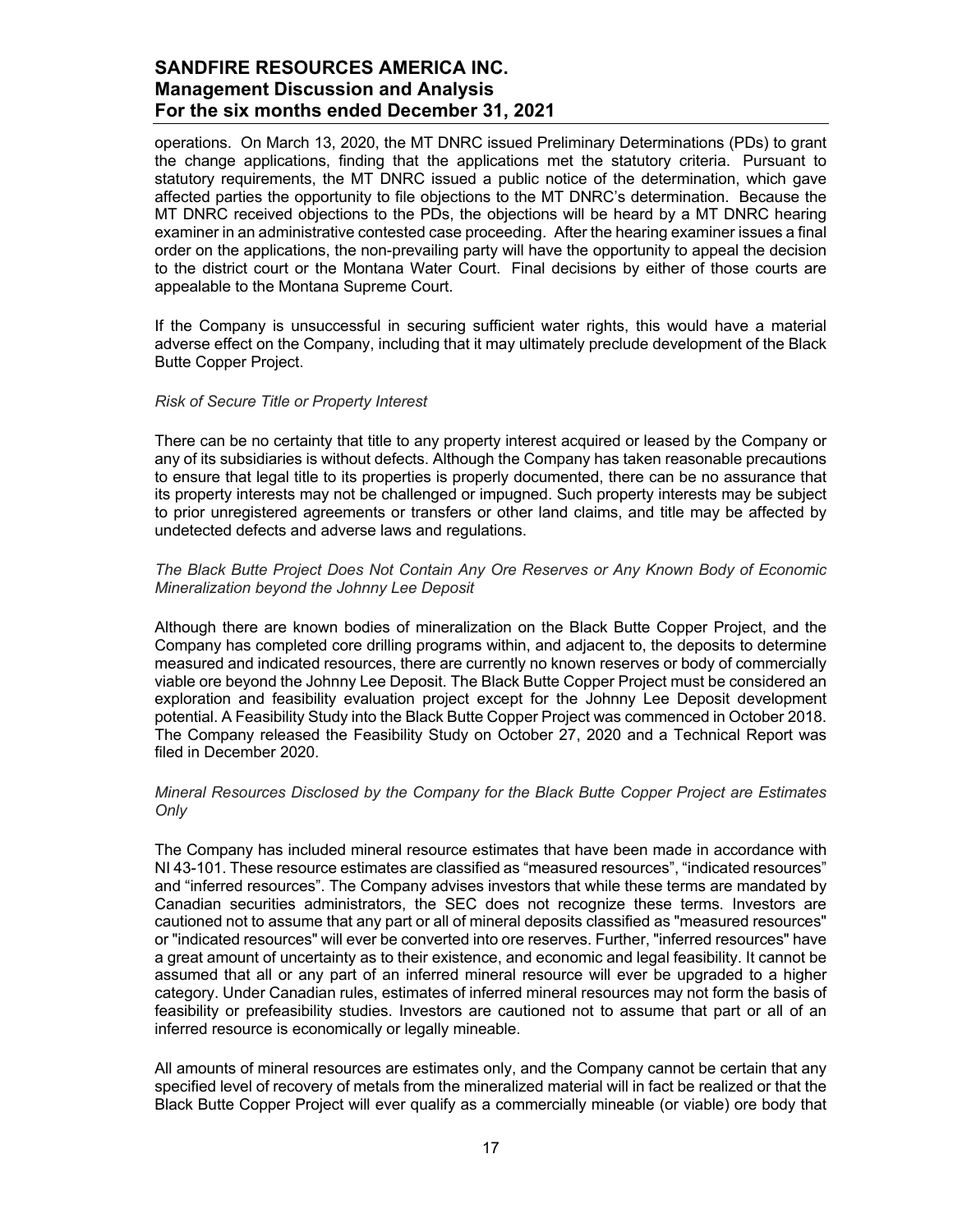can be economically exploited. Mineralized material which is not mineral reserves does not have demonstrated economic viability. In addition, the quantity of mineral reserves and mineral resources may vary depending on, among other things, metal prices and actual results of mining.

There can be no assurance that any future economic or technical assessments undertaken by the Company with respect to the Black Butte Copper Project will demonstrate positive economics or feasibility.

### *The Company's consolidated financial statements have been prepared assuming the Company will continue on a going concern basis*

The Company's Interim Condensed Consolidated Financial Statements have been prepared on the basis that the Company will continue as a going concern. The Company has prioritized the allocation of available financial resources in order to meet key corporate and Black Butte Copper Project expenditure requirements throughout the fiscal year 2022. Additional financing will be required for continued corporate expenditures and expenditures at the Black Butte Copper Project. The Company's continuing operations and the underlying value and recoverability of the amounts shown for mineral property interest are entirely dependent upon the existence of economically recoverable mineral reserves at the Black Butte Copper Project, the ability of the Company to finance its operating costs, the completion of the development of the Black Butte Copper Project, obtaining and maintaining the necessary permits to mine, and on future profitable production at the Black Butte Copper Project. Furthermore, failure to continue as a going concern would require that the Company's assets and liabilities be restated on a liquidation basis, which would likely differ significantly from their going concern assumption carrying values.

### *Negative Operating Cash Flow*

The Company currently has a negative operating cash flow and will continue to have that for the foreseeable future. Accordingly, the Company will require substantial additional capital in order to fund its future exploration, evaluation and development activities. There is no assurance that such funding will be achieved when required. Any failure to obtain additional financing or failure to achieve profitability and positive operating cash flows will have a material adverse effect on its financial condition and results of operations.

### *The Company will require additional funding to meet the development objectives of the Black Butte Copper Project*

The Company will need to raise additional financing (share issuances, debt or asset level partnering) to develop the Black Butte Copper Project. In addition, the positive production decision at the Black Butte Copper Project will require significant capital for project engineering and construction. Accordingly, the continuing development of the Black Butte Copper Project will depend upon the Company's ability to obtain financing through debt financing, equity financing, the joint venturing of the project, or other means. There can be no assurance that the Company will be successful in obtaining the required financing, or that it will be able to raise the funds on terms that do not result in high levels of dilution to shareholders.

#### *The Black Butte Copper Project is the Company's only mineral property interest*

The Black Butte Copper Project is the Company's only mineral project. The Company's principal business objective is to advance the Black Butte Copper Project. If the Company is not successful in its plans, the Company may have to seek a new mineral property to explore or acquire an interest in a new mineral property or project. The Company anticipates that such an outcome would adversely impact the price of the Company's common shares. Furthermore, the Company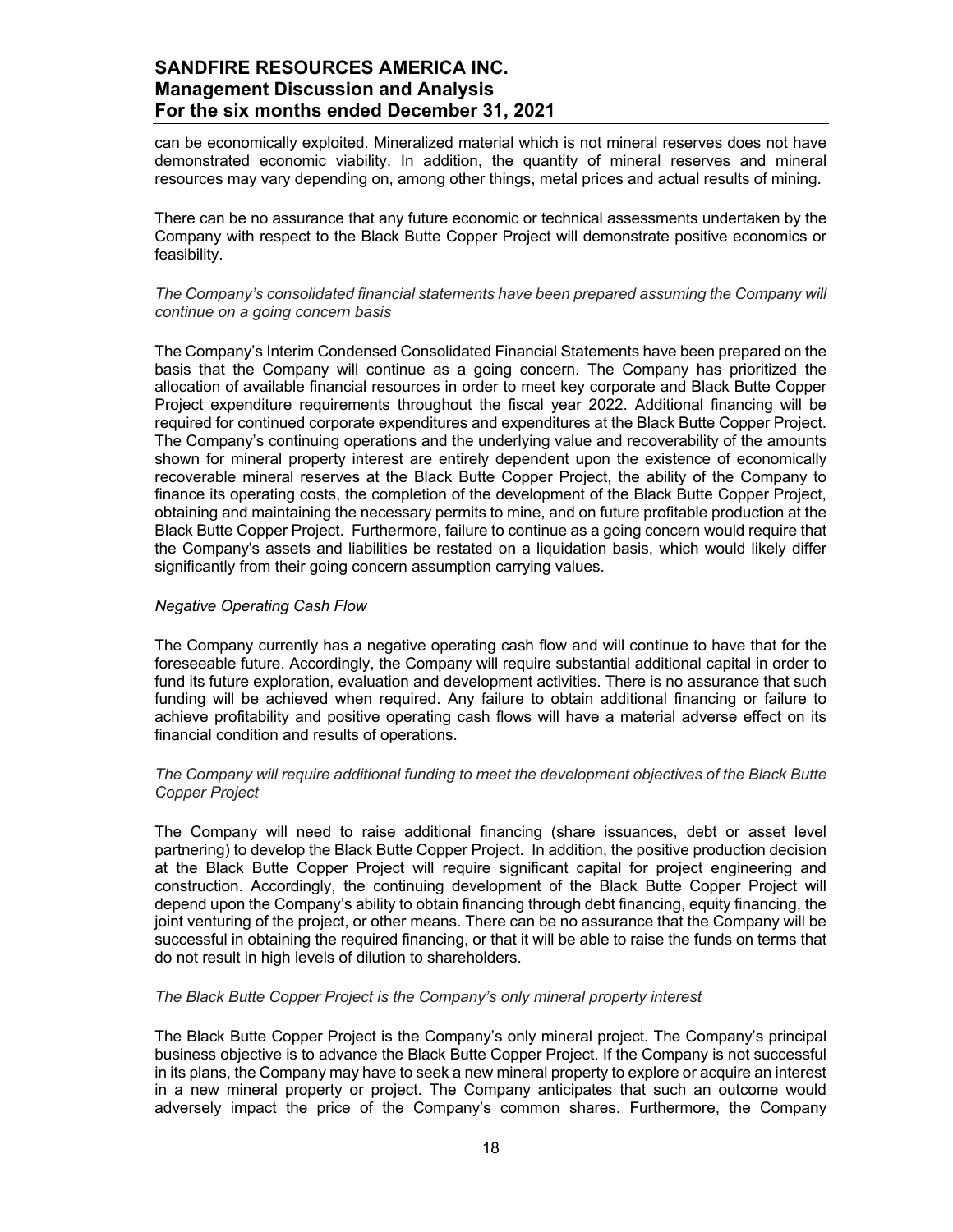anticipates that its ability to raise additional financing to fund exploration of a new property or the acquisition of a new property or project would be impaired as a result of the failure to establish commercial viability of the Black Butte Copper Project.

*If prices for copper decline, the Company may not be able to raise the additional financing required to fund expenditures for the Black Butte Copper Project* 

The ability of the Company to raise financing to fund the Black Butte Copper Project will be significantly affected by changes in the market price of copper. The price of copper is volatile and is affected by numerous factors beyond the Company's control. The level of interest rates, the rate of inflation, the world supplies of and demands for copper and the stability of exchange rates can all cause fluctuations in copper prices. Such external economic factors are influenced by changes in international investment patterns and monetary systems and political developments. The price of copper has fluctuated in recent years, and future significant price declines could cause investors to be unprepared to finance exploration and development of copper projects with the result that the Company may not have sufficient financing with which to fund its activities.

#### *Mining is inherently hazardous and subject to conditions or events beyond the Company's control, which could have a material adverse effect on the Company's business*

Hazards such as fire, explosion, floods, structural collapses, industrial accidents, unusual or unexpected geological conditions, ground control problems, power outages, inclement weather, seismic activity, cave-ins and mechanical equipment failure are inherent risks in exploration, development and mining operations. As is generally the case in the mining industry, these and other hazards may cause, among other things, injuries or death to employees, contractors or other persons at the Company's mineral properties, destruction of the Company's property, plant and equipment and mineral properties, and other adverse consequences, and may result in the suspension of the Company's exploration and development activities and any future production activities. Safety measures implemented by the Company may not be successful in preventing or mitigating future accidents.

#### *The Company competes with larger, better capitalized competitors in the mining industry*

The mining industry is competitive in all of its phases, including financing, technical resources, personnel and property acquisition. It requires significant capital, technical resources, personnel and operational experience to effectively compete in the mining industry. Because of the high costs associated with exploration, the expertise required to analyze a project's potential and the capital required to develop a mine, larger companies with significant resources may have a competitive advantage over the Company. The Company faces strong competition from other mining companies, some with greater financial resources, operational experience and technical capabilities than The Company possesses. As a result of this competition, the Company may be unable to maintain or acquire financing, personnel, technical resources or attractive mining properties on terms the Company considers acceptable or at all.

#### *The Company is subject to many risks that are not insurable and, as a result, the Company will not be able to recover losses through insurance should such certain events occur*

Hazards such as unusual or unexpected geological formations and other conditions are involved in mineral exploration and development. The Company may become subject to liability for damages, cave-ins or other hazards against which it cannot insure. The payment of such liabilities could increase the Company's operating expenses which could, in turn, have a material adverse effect on the Company's financial position and its results of operations. Although the Company currently maintains liability insurance, the nature of these risks is such that the liabilities might